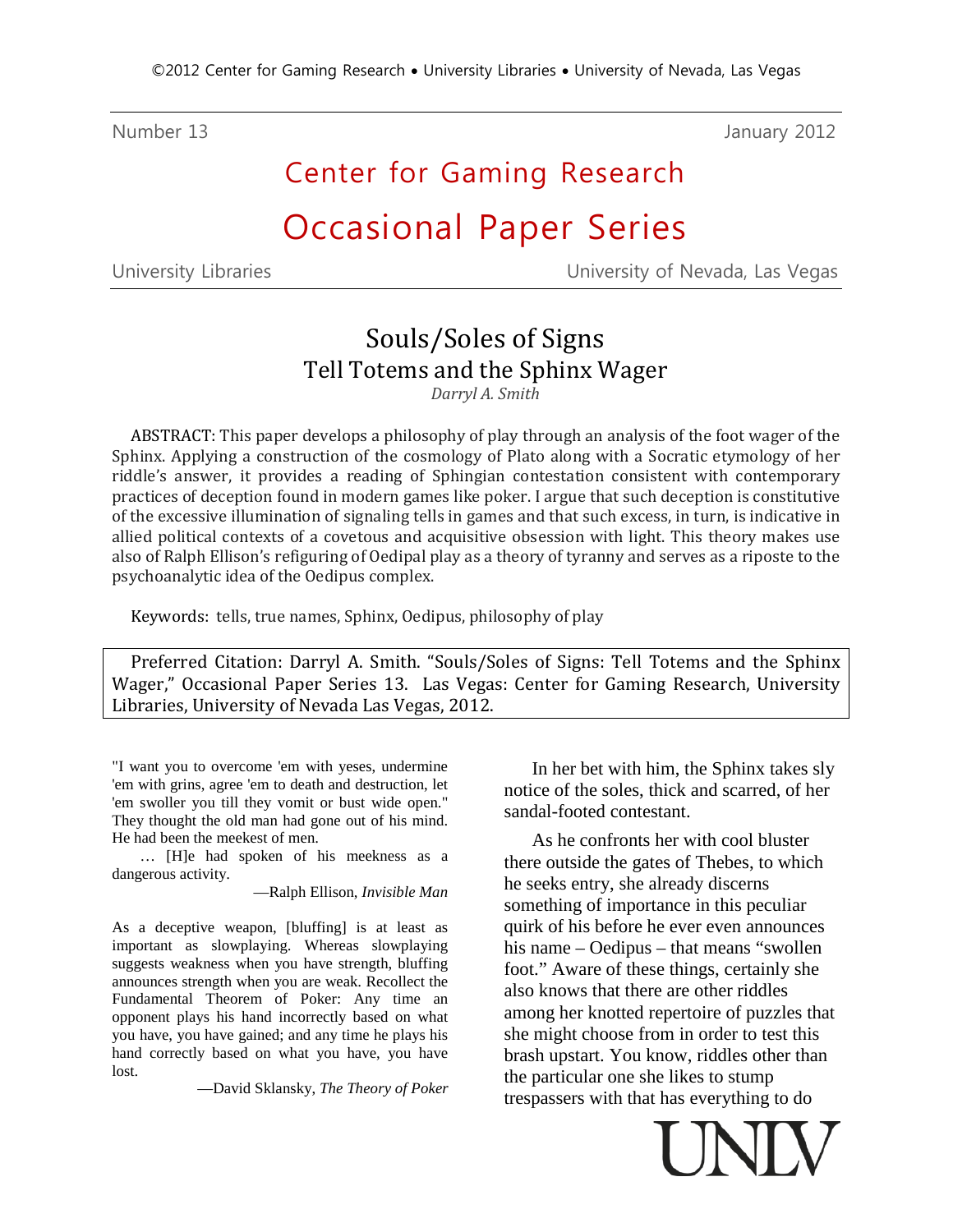with feet.<sup>[1](#page-18-0)</sup> (Perhaps the one about the two sisters instead?)<sup>[2](#page-18-1)</sup> But, no. This is the very one the Sphinx, as it were, runs with. This is the one she apparently stakes her life on—

—The one all about feet and uncanny footedness asked of a man himself defined by an uncanny footedness who is named after feet.

Hmm…

But the Sphinx is not so poor a gambler. There is much proverbial method in her madness. And if we are to purge from her choice of questions such ascriptions to it as those of ruinous stupidity or overwrought miscalculation (she is, after all, a very avatar of the cold scourge of Nemesis) and, instead, take her faithfully as a wholly capable and acutely adept revolutionary menace, one who reads men keenly, then let's examine these methods as tools of the erotics of gaming (*agon*) and the philosophy of play. For it may be in 1) probing the motivation of the Sphinx to operate as a kind of hedge and emblem against false purity in any authentic kind of dialectical play, on the one hand, as well as 2) examining her own critical discernment of something like the swelled feet of Oedipus as the cryptic tell of his own hidden true name, on the other, that commends this more charitable and, I believe, more edifying, interpretation both of her and of deception in games as such. Here I construe the mythic encounter between Oedipus and the Sphinx as an effort on the part of the latter to teach Oedipus his true name. In doing so, and through the collateral enlightenment of Oedipus, the Sphinx achieves consummation, if not apotheosis, for herself as the most fearsome of monsters – i.e., a tutelary one. In short, and through a heretical reading through Ralph Ellison's refiguring of this mythic cycle, I suggest that the Sphinx – in strategic self-sacrifice rather than in being outdone – does not ultimately lose her bet with

Oedipus after all.<sup>[3](#page-19-0)</sup>

To these ends, let us prepare to examine the relationship between game tells and true names. Through several different figures of the foot-wager mythos, first consider two about-faced pairs of anagrams drawn from modern Sphingian narratives. Each signals their source in respective gambling lairs – Ellison's "Golden Day," represented by the self-described "rounder," Peter Wheatstraw, $4$  a gambling hauler of hoarded blueprints, and David Mamet's "House of Games," run by con artist Mike Mancuso. We find through these reflexive dyads an intuition regarding true names (autonyms) and use names (pseudonyms):

FORD: Listen to this: in her dream: she saw a foreign animal. What is the animal? She cannot think of the name. It's saying, the animal is saying, 'I am only trying to do good.' I say, 'What name comes up when you think of this animal?' She says it is a 'lurg,' it is called a 'lurg.' So if we invert 'Lurg,' a lurg' is a 'girl,' and she is the animal, and she is saying, 'I am only trying to do good.'

MARIA: And now someone has heard her. Good, Maggie, good for you. And now what are you going to eat? $5$ 

Consider the "girl-lurg" in relation to the Sphingian entity sung about by Wheatstraw, to whom he professes his love, in *Invisible Man*:

'She's got feet like a monkey Legs like frog—Lawd, Lawd! But when she starts to loving me I holler Whoooo, God-dog! Cause I loves my baabay, Better than I do myself...' $^{6/7}$  $^{6/7}$  $^{6/7}$  $^{6/7}$  $^{6/7}$ 

Like Mamet's "girl-lurg," Ellison's "Goddog" is a quite conscious aesthetic juxtaposition of the old colloquial expression with condensed Sphingian overtones, one semantically shot through with all manner of tactical implications for the recognition and resolution of puzzles. This same aural-textual construction of reflexive dyads with all their strategic intent and intricacy intact is manifest in the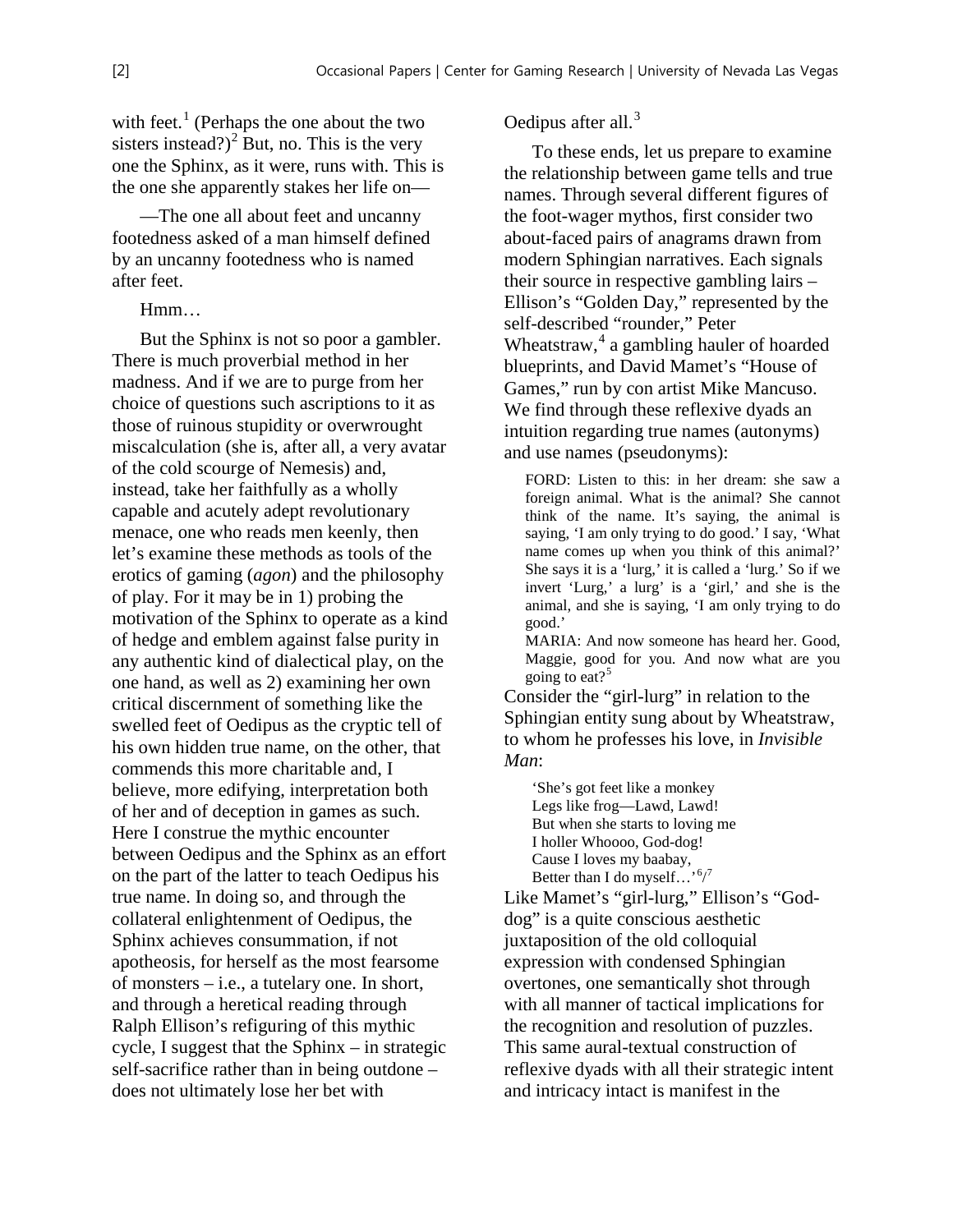brinkmanship of tell-reading within a gambling setting. Consider the representative tells below for weak and strong hands, respectively [\(Figs. 1a and](#page-10-0)   $1b<sup>8</sup>$  $1b<sup>8</sup>$  $1b<sup>8</sup>$  $1b<sup>8</sup>$ ). Noting the middle player and his bearing relative to the bettor seated to his immediate right, suggests the relevance of correct takes on bodily axial dynamism and divergence for successful tell-reading. Such somatic axes are equally relevant and, indeed, wholly akin to their semantic counterparts such as those above of Mamet and Ellison—behaviors across which are indispensible to the activity of true-naming.

In terms of tell reading, we may visually conceptualize the alternative visions of the Sphinx's foot-wager with Oedipus. Holding in parallel the images above with the following, the Sphinx is construed in the first instance  $(Fig. 2a)$  as holding a weakhand, indicative of the orthodox interpretation of her situation with respect her challenger. In the next image [\(Fig. 2b\)](#page-12-0), she holds her head in a position that under tell-reading pedagogy is indicative of a strong hand, the sort of upper hand Ellison would likely ascribe to her. Also, the monster appears to fix her gaze upon the feet of Oedipus, as if she were reading his tellsign and surmising much in the run-up to the asking of her riddle.

This connection to Sphingian aboutfaced anagrams, both of the semantic kind within the arts and of the somatic variety in gambling (another art form, to be sure) is captured within a third modern narrative containing the Sphinx. In Jean Cocteau's 1934 play, *The Infernal Machine*, a Theban mother reports on the death of her son at the hands of the monster:

MOTHER. My young son says he was caught in a police trap, but I know better. The Sphinx killed him. If I live to be a hundred I'll remember that morning when they brought him home. I opened the door and there I could see *the soles of his poor feet, and far, far off his poor little face*. On his neck – just there – was a great wound, but

the blood wasn't flowing any more. He was on a stretcher. I just said, 'Oh-oh!' and fainted dead away. [9](#page-19-6)

The distal meta-/physical relationship described between the feet of the boy and his face "far, far off" is cosmologically cogent. It bears centrally on the mythic conception of the axes and hierarchies of the body in the midst of agonistic play with other bodies. The response Oedipus gives the Sphinx in answer to her riddle, *Anthropos* (the human being), is reflective of that cosmic conception, as it is both the meta-/physical and etymological reversal of his own name. Outlining this relationship in Part I of this article via the cosmology of Plato as well as through Socratic etymological considerations of the term *Anthropos*, I consider how this Reply/Replier relationship bears upon the nature of deception along the continuum of all dialectical play, with a focus on poker tells as a modern practical exemplar of the Sphingian foot-wager. In Part II, I consider the nature of deception as a kind of inevitably excessive illumination rather than of darkness. And, through this construal, I reinterpret the proverbial Oedipus complex as a form – manifest in its namesake's political tyranny and as a result of his "forgetting his feet" – of covetous obsession with light (phoebomania $10$ ).

#### Part I

So-called true names are traditionally associated with sacred language in the performance of some ostensibly supernatural activity, e.g., with conjuration, exorcism, summoning, etc. Within this sacred – some will prefer "magical" – language there has existed the belief that the personal name is an intrinsic part of the self that is, perhaps, in fact, even more intrinsic than physical parts of the body. As such, to utter the true name of someone or something is to invoke the essence in some sense of the inmost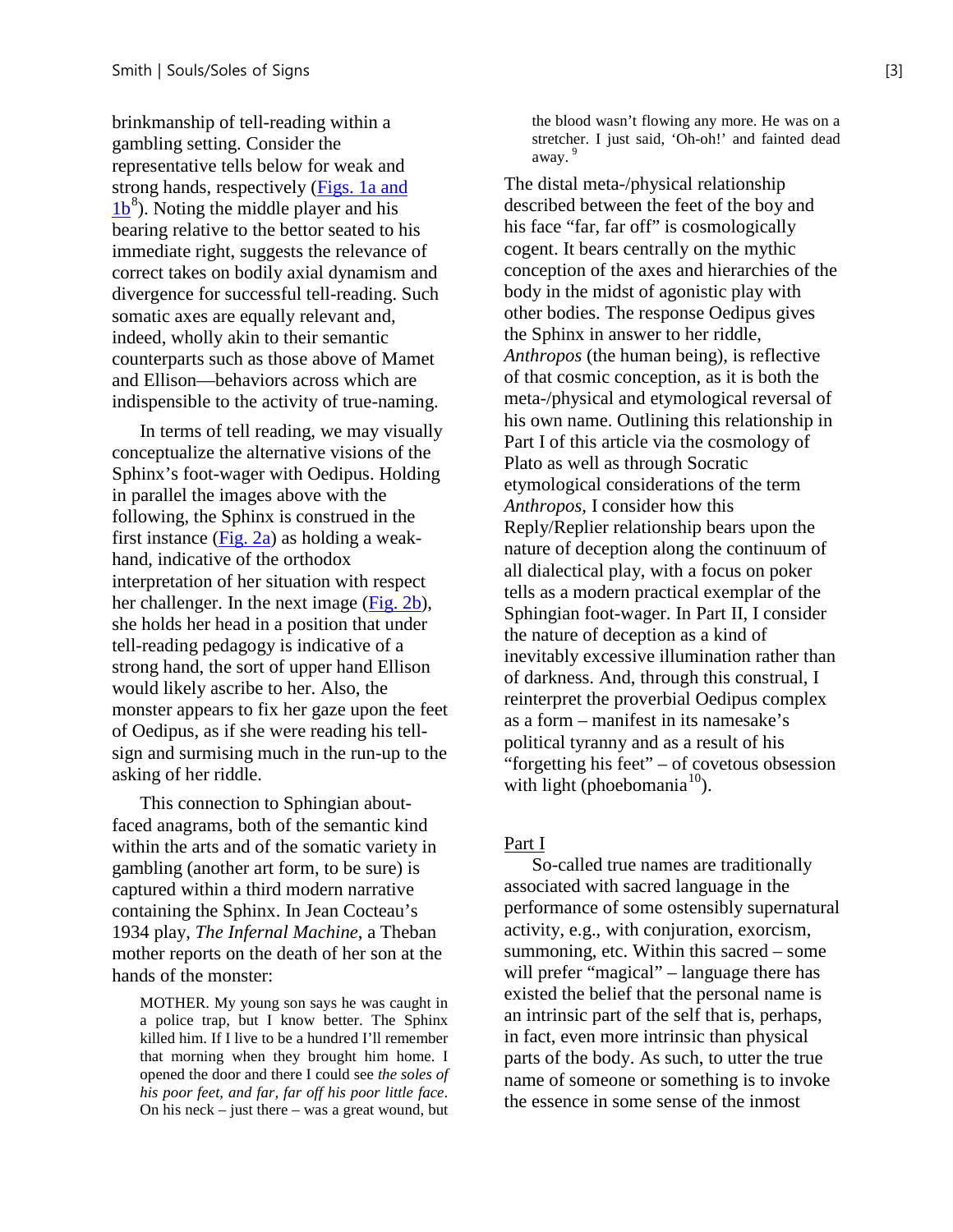other that bears that name.<sup>[11](#page-19-8)</sup>

But what if, for some purpose or other, we wanted to know what these true names were and didn't? How would we go about detecting them? What relation would they bear, if any, with the pseudonymous use names that hide them? As my preparatory discourse on Oedipus suggests, true names do bear a relationship with their use names. Often, however, true names are not the so neatly perfect reversals of use names such as those addressed in the preceding section. Though it appears that such a notion of the cryptic "reflection" of a true name somewhere within the use name(s) it bears is an incorrigible constant. When they are not obviously "perfect" reflections they remain "tainted" or, more neutrally, "retentional" opposites of each other, and this exposes all the more keenly the natural bearing of *incomplete* exclusion that true and use names have upon each other. What this means is that some aspect of the true name is always already to be found in and as a vanishingly close opposite – but not complete opposite – of its use name. Structurally, then, this is a form of irony. More specifically, it involves a certain figure of speech within the family of irony known as enantiosis.<sup>[12](#page-19-9)</sup> Without belaboring the point, the intuition here is simply that a true name is often a near, though not total, opposite of the name that hides it. I examine this notion through the cosmological antecedents of the foot-wager's Reply/Replier relationship – that is, between the nature of Oedipus' name and that of his answer to the Sphinx's riddle.

In the *Timaeus*, Plato articulates a view of the human body that renders it divine asymmetrically. Within his cosmogony, there are no less than three kinds of soul that govern the human form, with the godliest of them – the intelligence of *nous* – governing the head.<sup>[13](#page-19-10)</sup> As this most celestial of bodily divisions, the head is that which lifts us from the earth as rather a hyper-extended bulb of heaven hooked to an earthly outcropping. Practically, it contains all of what we are of cosmic goodness and, insofar as it manages our animal form, prepares us throughout life for our return to that good.

And as for the lordliest form of soul within us, one must think of it in this way: that god has given it to each of us as a divinity that dwells at the peak of our body and lifts us up toward our kindred in heaven and away from the earth, since we're not an earthly but a heavenly plant. And we say so most correctly, for it is from there, whence the soul's first birth sprouted, that our divine part, by suspending our head and root, would keep the entire body upright.<sup>[14](#page-19-11)</sup>

Only when the head governs as the body's master, then, are they both truly upright.

*Anthropos* is defined as one that looks up at. It is distinguished from all those other beings in the cosmos that do not look up at things. But the implication here is that for it to be possible to look up at, one must be able to look up *from*. From whatever characterizes that space of oblivion that conditions what it is about those that cannot look up at, it is away from such a realm that the human creature is capable of performing a movement of departure. And this movement of departure – of looking up from, is the necessary transpositional reversal of "to look up at." It is the flipped sign of *Anthropos*. But in forgetting his feet, this is precisely what Oedipus cannot do. He cannot look up at because he cannot look up from. For him, there is no "from" there. As such, he cannot perform the defining action of *Anthropos* and, therefore, is not himself such a being at all in the critical sense. It is the swollenness of his feet that mark him as *An-anthropos* – non-human. His feet are not paired in proper *agon* with his head (*nous*) in order to be capable of the play necessary for him to look up at things. Rather, his feet are weighted down, grounding him, as it were to a condition akin to that which Plato reserves for the lowest of earth-crawling animals: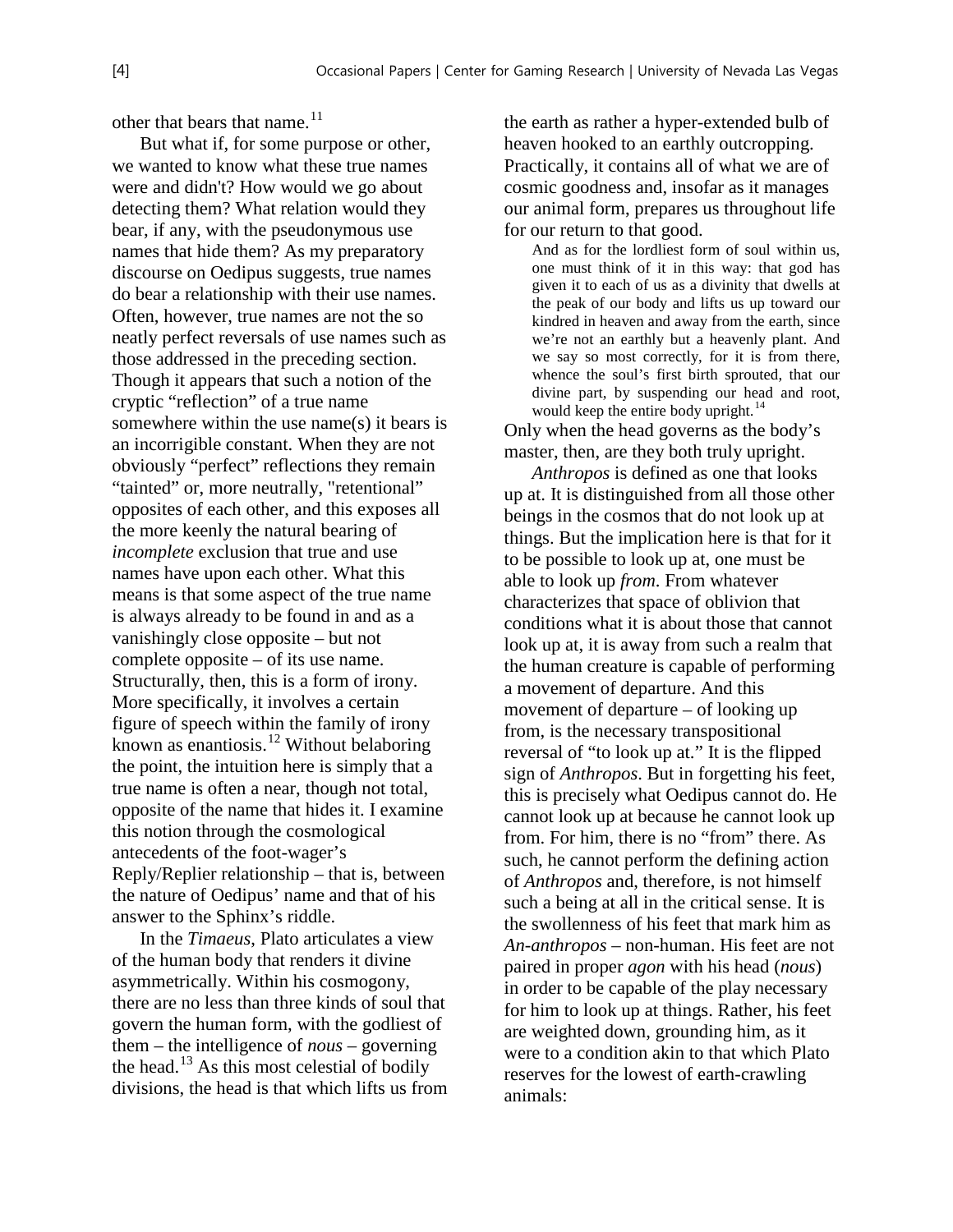[T]he beastly form that goes on foot has been born from those who neither applied themselves at all to philosophy nor at all pondered the nature of the heavens, because they no longer made use of the circuits in their head but followed as their leaders those parts of the soul that are in the area of the chest. So from these pursuits their forelimbs and their heads were dragged down toward earth by their kinship with it and there supported;…and this was also the explanation for why their kind grew up four-footed and even many-footed, since god placed more supports under the ones that were more thoughtless, so that they might be dragged down toward earth.<sup>[15](#page-19-12)</sup>

To which I'd add "swollen-footed." But, indeed, Oedipus so forgets his feet that, perhaps, he belongs to what, for Plato, is an even more wretched order of earth-dwelling creatures:

And since there was no further need of feet for the most thoughtless among these same animals, which had their whole body stretched along the earth, they begat them footless and crawling around on the ground.<sup>[16](#page-19-13)</sup>

But the swollen, too-footed, feet of Oedipus are the physical source and signal meaning of his name. And as such, it puts the word in reflective contrast with the word he utters as his answer to the riddle of the Sphinx.

SOCRATES: The name *anthropos*, which was once a sentence, and is now a noun, appears to be a case just of this sort, for one letter, which is the alpha, has been omitted, and the acute on the last syllable has been changed to a grave. HERMOGENES: What do you mean? SOCRATES: I mean to say the word 'man' implies that other animals never examine, or consider, or look up at what they see, but that man not only sees (*opope*) but considers and looks up at that which he sees, and hence he alone of all animals is rightly anthropos, meaning *anathron a opopen*. [17](#page-19-14)

*Anthropos* and Oedipus are radical (not retentional) opposites. *Anthropos* is that which looks up at and Oedipus that which draws down to. But it is level-footedness in play along with level-headedness that conditions the erotics of real play that Plato sees as the authentic expression of philosophy. It is how *anthropos* works, since to look up at involves looking up *from*, a consideration we will explore more in Part

II. Oedipus is not level-footed. He is rather, over-footed and, as such, cannot engage in the activity and practice of looking up at. He cannot be *anthropos*. And, so, he utters the word as his answer to the Sphinx from a standpoint, if you will, of radical estrangement.

The Sphinx is aware of the estrangement – in the telling tone of Oedipus' utterance, in the tell of his swollen foot, in his inability to look up *from*. And she exploits it, terminally. But the terminus of her exploitation goes beyond mere death. Killing Oedipus, this (non-)man, there on the spot, would do little "honor" to the abysmal condition of a being such as he who cannot play at all. A thorough, perhaps a greater, monstrosity than even herself has been seen in Oedipus by the Sphinx through his telltale feet, the scandal of it a true challenge to her own.

#### Part II

Really, tells – when read as such – are read as things of excessive brightness.

They are depleted or, better, are the depletions themselves, of the inherent irony that natural, conceptually perceivable, signs must bear. When you look at tells in gambling, in poker specifically, you find in them an absence – a lack to a lesser or greater extent, depending on the skill of the player – of this most natural form of irony that is always only near-irony. So, straightforwardly – too straightforwardly for nature, it turns out – with tells as tells, "weak means strong and strong means weak."<sup>[18](#page-19-15)</sup> But it is precisely this straightforward oppositional irony that distinguishes a telling weak or strong hand from a natural, that is, real weak or strong hand. Any natural hand will detectably possess – in its play – the retained opposite of its relative power. As a brightness that is too bright to be real brightness, let us consider for a moment what I mean by this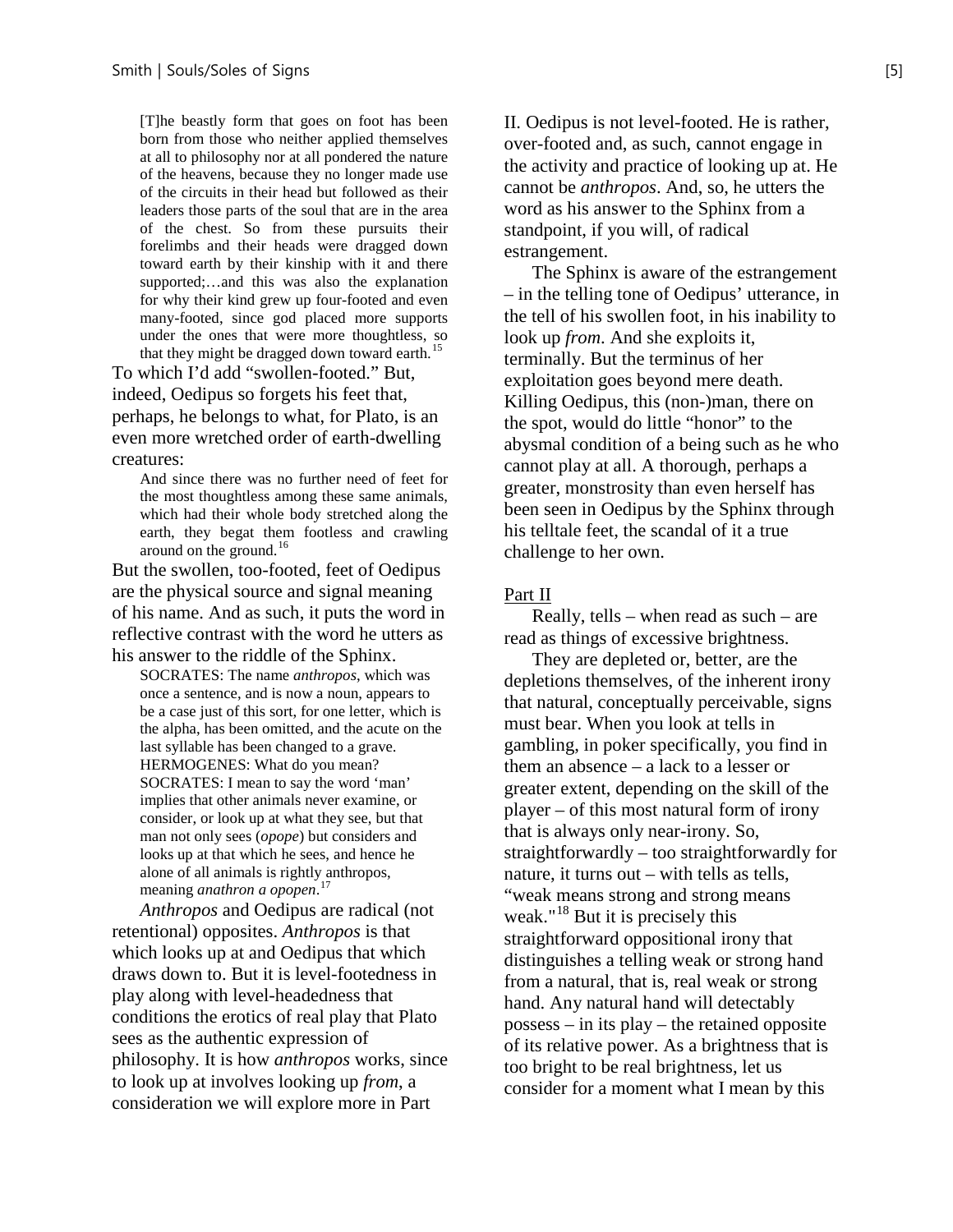in relation to the Oedipal foot-tell as detected by the Sphinx and as indicative of a tyrannical obsession with light. How in the "foot-forgetting" of his phoebomania does King Oedipus and Thebes relate to the colonial imperialism of, say, Joseph Conrad's London, or Ralph Ellison's New York City? Consider the following passages from the work of the latter two:

My hole is warm and full of light. Yes, full of light. I doubt if there is a brighter spot in all New York than this hole of mine, and I do not exclude Broadway. Or the Empire State Building on a photographer's dream night. But I take advantage of you. Those two spots are among the darkest of our civilization—pardon me, our whole culture (an important distinction, I've heard)—…I know; I have been boomeranged across my head so much that I now can see the darkness of lightness.<sup>[19](#page-19-16)</sup>

How this extreme light is utilized by power in order, not to illuminate, but to hide things, and how such great brightness functions as a tell – one of weakness masquerading as strength – we will soon examine. Now, Conrad:

The day was ending in a serenity of still and exquisite brilliance. The water shown pacifically; the sky, without a speck, was a benign immensity of unstained light; the very mist on the Essex marshes was like a gauzy and radiant fabric, hung from the wooded rises inland, and draping the low shores in diaphanous folds. $^{20}$  $^{20}$  $^{20}$ Both Ellison and Conrad see in this

blinding light a tyranny behind it, a grand and compulsive hording addiction that gathers ever more such radiance to itself as a narcissistic balm of attention-catching and stain-removal. But such a compulsion is driven, of course, not by the possession but the perceived lack of potency, lack of enabling light. The mythos of such a lack involves a young man who comes to question his paternal origins and has a meeting that will prove deadly with someone – a ruler and charioteer both – whose course as sovereign he will disrupt. But this is the tale of Phaëton, as well as of Oedipus, who, being the son of the Sun

Phoebus (Helios) itself, seeks his father's place.<sup>[21](#page-19-18)</sup> And Ovid describes that place this way, from Phaëton's point of view:

Here Phaeton still gaining on th' ascent, To his suspected father's palace went, 'Till pressing forward through the bright abode, He saw at distance the illustrious God: He saw at distance, or the dazling light Had flash'd too strongly on his aking sight.<sup>[22](#page-19-19)</sup> [sic]

When asked by the Sphinx in Cocteau's *Infernal Machine* what he wants most, among these desires Oedipus says, "the sun, the gold and purple" – all abundant attributes of the House of Phoebus. $^{23}$  $^{23}$  $^{23}$  Unlike Ellison's nameless protagonist and Conrad's Charles Marlow – though not entirely so – Oedipus/Phaëton is drawn to the excessive light of the potential source of his origin. But so taken by it is he that he wholly forgets himself or, rather, fails to know himself to begin with. Even as a young man, he is yet the oblivious infant left to die.

\* \* \*

Jocasta takes her baby boy up the mountain, piercing his feet in order to suspend him upside down on the bough of a tree before abandoning him there. For the duration of his torment, the child that will be named after the injury he incurs to his feet is, in his pain, all there is to him. This propels us into a concern for the relationship between the torture of language (as tells entail the torture of signs) and its relationship to the torture of the body (as tells implicate the torture of soles). The signs of torture (on human bodies), on the one hand, and the torture of signs (of certain words on the other. Both the literal and the literary study of the "signs" (marks) of torture are tortured in much the same way. When the body is tortured, it is placed under a form of duress that forces a part of the body to "stand (in)" for the whole. It is, for the duration of torment, just "all there is" to the body in the midst of torture and at the site of elicited pain. In this sense, torture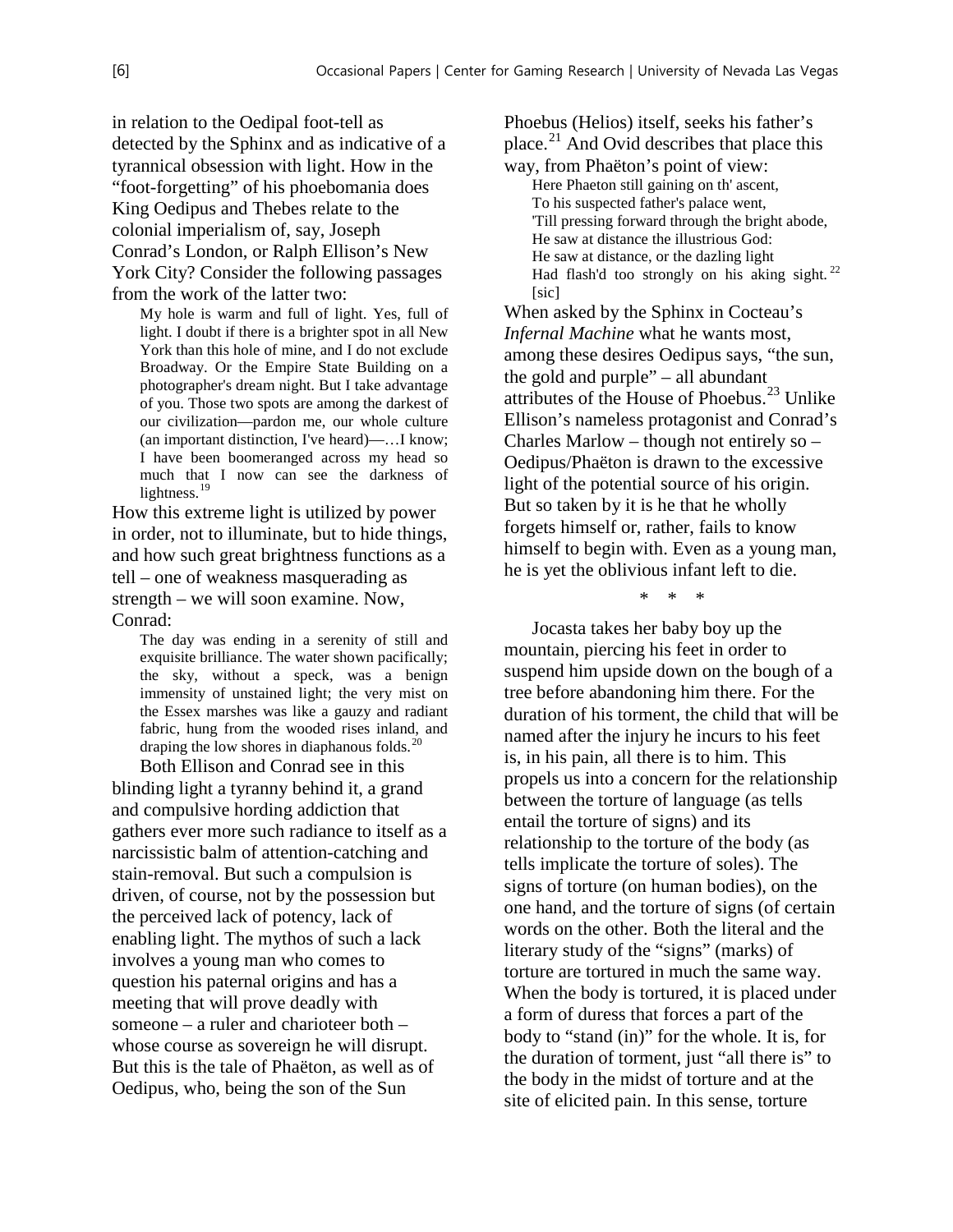becomes an eliminative process, reducing the infinitude of the body human to the singular and total "event" of extracted pain. But just as we can understand the signs of torture in this way, we can similarly construe the language of tortured signs. In literary creation – in Aeschylus and Thoreau, Hawthorne and Ellison, Dostoevsky and Orwell – signs are revised in the service and disservice of life through like means of elimination and replacement. $24$ Consider oft-cited slogans from a certain dystopian text by the latter:

> Ignorance is Strength / War is Peace / Slavery is Freedom<sup>[25](#page-19-22)</sup>

These are Orwellian instances of what I've been calling retentional opposites. It is this same inevitable ambiguity with language that let's us recognize in that strange backhanded sense that we can what, indeed, is "strong" about ignorance in that nightmarish verse "Ignorance is Strength" and, yes, what we know intuitively is, in fact, *sort of* peaceful about even war in the scriptural party motto of INGSOC, "War is Peace." That part of war that can be ironically "peaceful" is made to crowd out the rest of the sign "war." (Of course, the making of war permanent is one such way of doing this.) Similarly, the underlying refrain of, say, the torture memos of the U.S. Office of Special Council a few years ago – memos which tortured the very sign "torture" as they did – become something, anything other than torture. And that whatever remained besides torture as both sign and effect was just "all there was (to it)" and nothing more. The sign was reduced strictly to "interrogation," and could be nothing more than the tortured body can be a human being but, instead, only a solicited painregister.

In other words, when Orwell says, for example, "War is Peace," he's exploiting deeply by destroying thoroughly the inherent, nature ambiguity of opposites. He makes *over*bright, *hyper*luminous, what is, indeed, peaceful (e.g., habitual, new normal/ normative, annihilative) about protracted war. Tells – poker tells and foot-tells alike – are tells in this same sense: they 'tell' because they are overbright with a reductive conceptual element that conditions its own lack of ambiguity by eliminating the retained opposite. With tells of weakness, the reader is picking up on an attempt to look like natural weakness. But natural weakness always carries with it the taint of ambiguity, collusions with strength. The tell of weakness is told because weakness is overplayed. It is weakness overlit. In this sense, a tell of weakness is, as it were, "more weak than weak." And a tell of strength is "more strong than strength." So, again, whenever weak means strong, this means, too, that this "weak" is *too* weak to be real weakness. This "strong" is *too* strong to be real strength. It is too unambiguously weak. It is too clearly strong. It is too good, but better, too pure, to be true. There's a little bit even of the foot in any eye.<sup>[26](#page-19-23)</sup>

The irony of Oedipus' obstinate certitude is that his own excessive clarity is what makes him unclear about things. All true clarity contains some confusion, some illusion. The Sphinx sees in his forgotten feet and hears in his answer to her riddle just this kind of hyperclarity and exploits it, just as Wheatstraw does in hearing the apparent clarity of literalness in the voice of the protagonist in *Invisible Man*. Fearsomely, both take it upon themselves to help correct it. *Anthropos*, as that which looks up at must look up *from* something and understand this obscured though indispensible aspect of looking up at in order to truly see. Oedipus does not because he never is down in order to look up *from* there in the first place.

So, it is not just its opposition but, rather, the relative purity of its opposition to its converse that makes a tell a tell. In fact, without that purity of disambiguation, a tell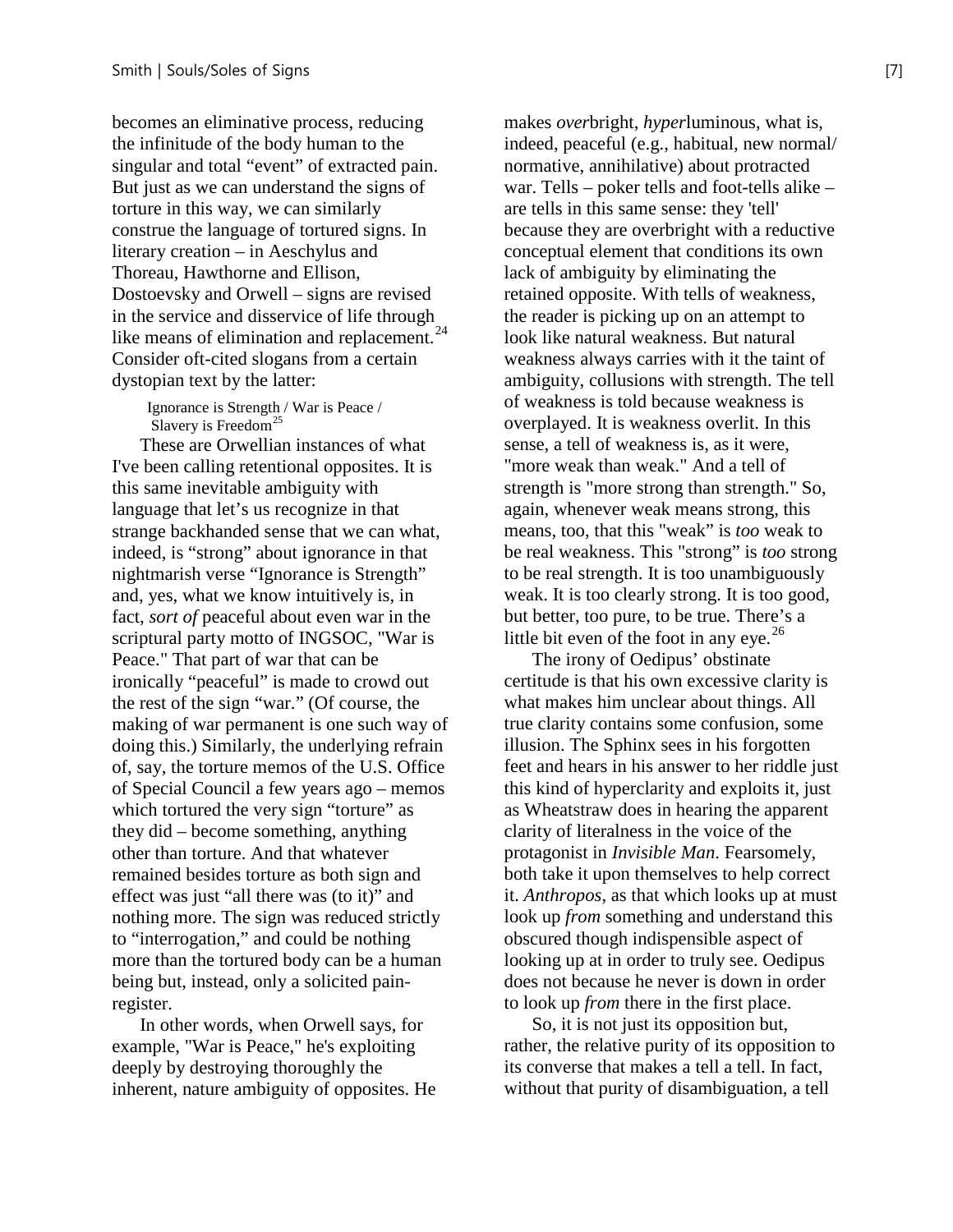cannot be a tell that tells at all. Tells tell through an excess of clarity however slight. A tell is a deception, and a deception requires an overbrightening. Deception just is an overbrightening. And, too, deception is, of course, a darkness.

As a term, the "Golden Day" is yet another indication drawn from literature of excessive light, set within a tyrannical colonial setting wherein lurking Sphinxes can be found wagering with the gullible. It is Ralph Ellison's name for a place where decent people from the protagonist's Southern college never go and where a band of ostensibly crazy war veterans cut up on the wrong side of the tracks: "The Golden Day. It's a kind of sporting-and-gambling house..."<sup>[27](#page-19-24)</sup> However, the Golden Day is also Ellison's allusion to the title and term which the famous historian Lewis Mumford uses to identify that storied period in American life, literature and letters between 1830 and 1860, also known as the American Renaissance. But if Mumford's is an historic revival – one so splendid that it deserves styling as the "Golden Day" (with all the same sort of blinding luster that we find in Conrad's London in *Heart of Darkness*) then it is because in Ellison's view such a golden day is hiding something. It is hiding "dark with excessive bright," as John Milton put it, $^{28}$  $^{28}$  $^{28}$  what we know too well is also going on in the United States of that antebellum period. It conceals, dark with such excessive bright, the cost to large parts of the national population for that so-called Golden Day.[29](#page-19-26) So, again, here is the irony of Ellison's epithet for the *other* Golden Day, the one in his novel. Ellison's Golden Day is separated by the railroad tracks and isolated from the beautiful college that the protagonist attends, where "[t]he buildings were old and covered with vines and the roads gracefully winding, lined with hedges and wild roses that dazzled the eyes in the summer sun."[30](#page-19-27) Ellison's (near-)ironic Golden Day is

darkened out by the blinding light of the beautiful college. But he is suggesting that this is an attempt to erase the inevitable, radical indebtedness that the college owes to the Golden Day "casino" for its existence.

When Orwell says in his anti-colonial essay, "Killing an Elephant," that, "I perceived in this moment that when the white man turns tyrant it is his own freedom that he destroys," he is making a statement about his realization of the ambiguity – the collusion – of all natural opposites. Like the peace there is somewhere inside war, control ends up meaning servitude for the character. He does not realize this beforehand, as the British Crown is overbright with its Burmese colony. His being forced as a "sahib" to kill an elephant that he does not want to kill makes him aware of this. Slowly, the protagonist of *Invisible Man* will learn that the bright college is likewise indebted and, indeed, beholden in ways he couldn't understand before to the Golden Day sporting-and-gambling house – the overbrightness of the former no longer a concealment but a tell of that condition.

And it will be the Golden Day itself, that persists Sphinx-like, to teach him this. While emphatically a gambling house, Ellison's Golden Day has not always been just that alone. It has also served variously as a church, then a bank, then a restaurant. "I think somebody said it used to be a jailhouse too," as one of the mad veterans there explains.  $31$  Ellison does this not only to reiterate his many Sphingian symbols, but also to press the idea of gambling as a cipher for ambiguity itself – of the sheer taintedness of any sign or figure.

Rounder David Sklansky says that card games like poker are games of incomplete information. These, he maintains, are unlike games such as backgammon, checkers, and chess, in which there is always a mathematically optimal play available for each move because all of the information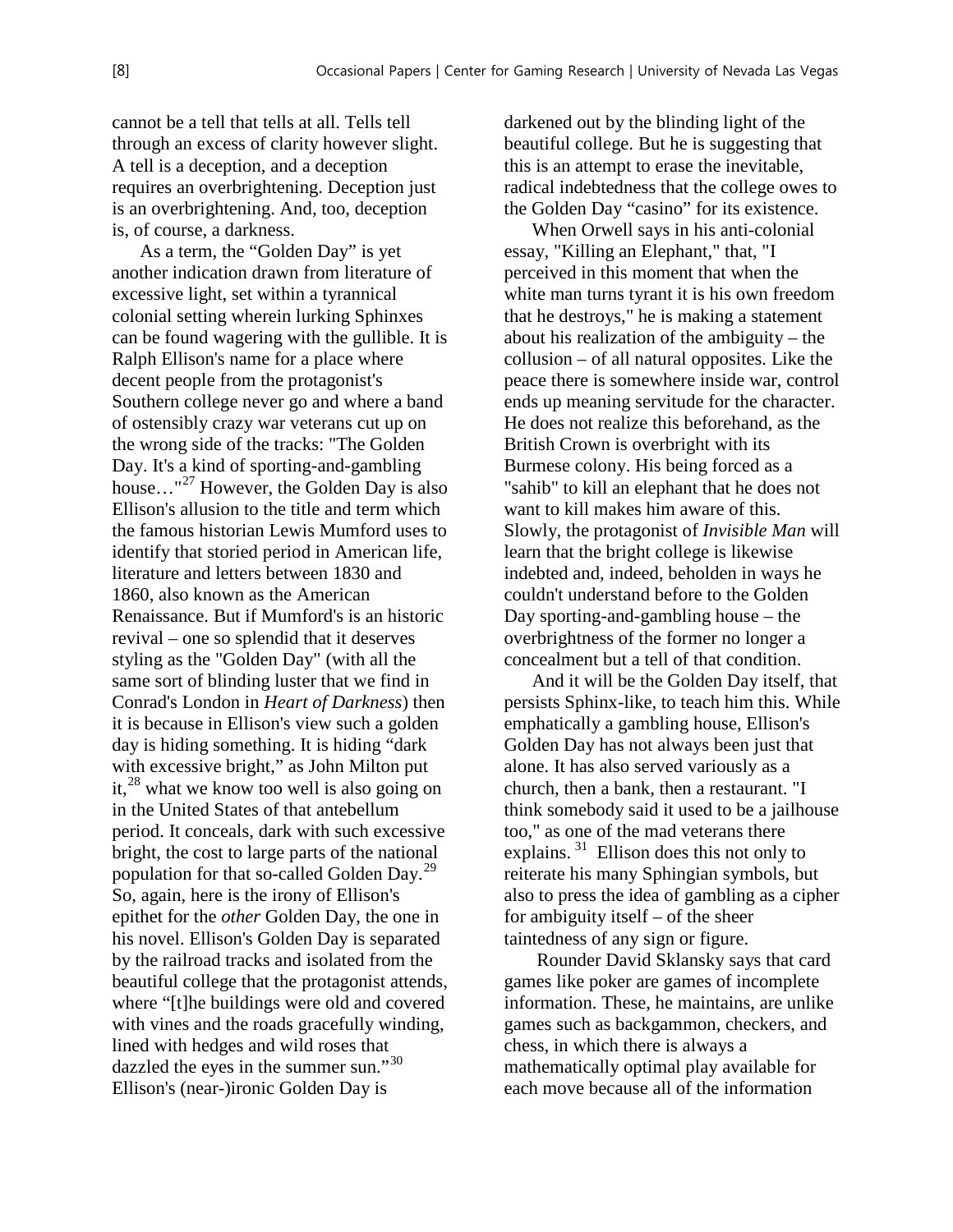needed for perfect play is there on the board to be seen. These latter, then, are games that trade in a form of denotative certainty that poker cannot. They are scientific.<sup>[32](#page-19-29)</sup> But, Ellison's protagonist asks, "What if history was a gambler, instead of a force in a laboratory experiment?"<sup>[33](#page-19-30)</sup> By this same contrast, in poker, one must artistically supply what information is missing from the game at any given time by both sticking as close to how you'd play if such information were there and by preventing as far as possible your opponents from doing the same. He refers to this principle as the Fundamental Theorem of Poker.

"Creating mistakes is, in a sense," Sklansky concludes, "the whole objective of the game."<sup>[34](#page-19-31)</sup> If this is so, then poker – and all games of incompletion as such – are antithetical to the manifest intentions of totalizing, i.e., radically disambiguating, imperialism. [35](#page-19-32) Imperialism, as someone like George Orwell articulates it, is intent on not creating mistakes – not even in its "native" opponent. Rather, its aim is to create an order so certain and so completely articulated that everyone, sahib and native alike, know their own place exactly within the system of the regime. As the regulative ideal – that ideal made manifest in Orwell's *Nineteen Eighty-four* – mistakes are made to be made impossible because play itself is to be made impossible. Everyone is to know what to do, how to act, what to expect. In his essay "Shooting an Elephant," Orwell relays this agenda of colonial imperialism as the conditioning of comprehensive, error-free social discipline when the narrator speaks of his own and the attitude of the crowd that watches him:

But at that moment I glanced round at the crowd that had followed me. It was an immense crowd, two thousand at the least and growing every minute… I looked at the sea of yellow faces above the garish clothes – faces all happy and excited over this bit of fun, all certain that the elephant was going to be shot. …And suddenly I realized that I should have to shoot the elephant

after all. The people expected it of me and I had got to do it; I could feel their two thousand wills pressing me forward, irresistibly. …[I]n reality I was only an absurd puppet pushed to and fro by the will of those yellow faces behind. I perceived in this moment that when the white man turns tyrant it is his own freedom that he destroys. He becomes a sort of hollow, posing dummy, the conventionalized figure of a sahib. For it is the condition of his rule that he shall spend his life in trying to impress the "natives," and so in every crisis he has got to do what the "natives" expect of him. He wears a mask, and his face grows to fit it. I had got to shoot the elephant. I had committed myself to doing it when I sent for the rifle. A sahib has got to act like a sahib; he has got to appear resolute, to know his own mind and do definite things. To come all that way, rifle in hand, with two thousand people marching at my heels, and then to trail feebly away, having done nothing – no, that was impossible.<sup>[36](#page-19-6)</sup>

Just as words are eliminated in the production of the radically denotative language of Newspeak in *Nineteen Eightyfour*, the colonial tyrant yearns for and, indeed, acts out the death of play – play that can only occur with the collusion of darkness (i.e., in *agon* with the lack of light) in his pursuit of inviolable order. It seeks to place everything into daylight with the covetousness of such daylight that makes of the tyrant a glowing heliocentric omniscience. Colonial tyranny behaves as if in a world of static aftermath: any game had concluded long ago and the present is only that post-historical and eternal age of "GAME OVER." The much-regarded End of History. By contrast, games – like poker – that intended to be incomplete, open-ended, and reversible in terms of fortune and misfortune are instantiations of play itself and thus of the anathema of colonial phoebomaniacal obsession. "Sahib" or "Master," is the mask and masking use name that, at once, tells the narrator's true name: "I perceived in this moment that when the white man turns tyrant it is his own freedom that he destroys."<sup>[37](#page-19-7)</sup>

Tells are the equivalent of the use name that conceal, but also reveal, a true name.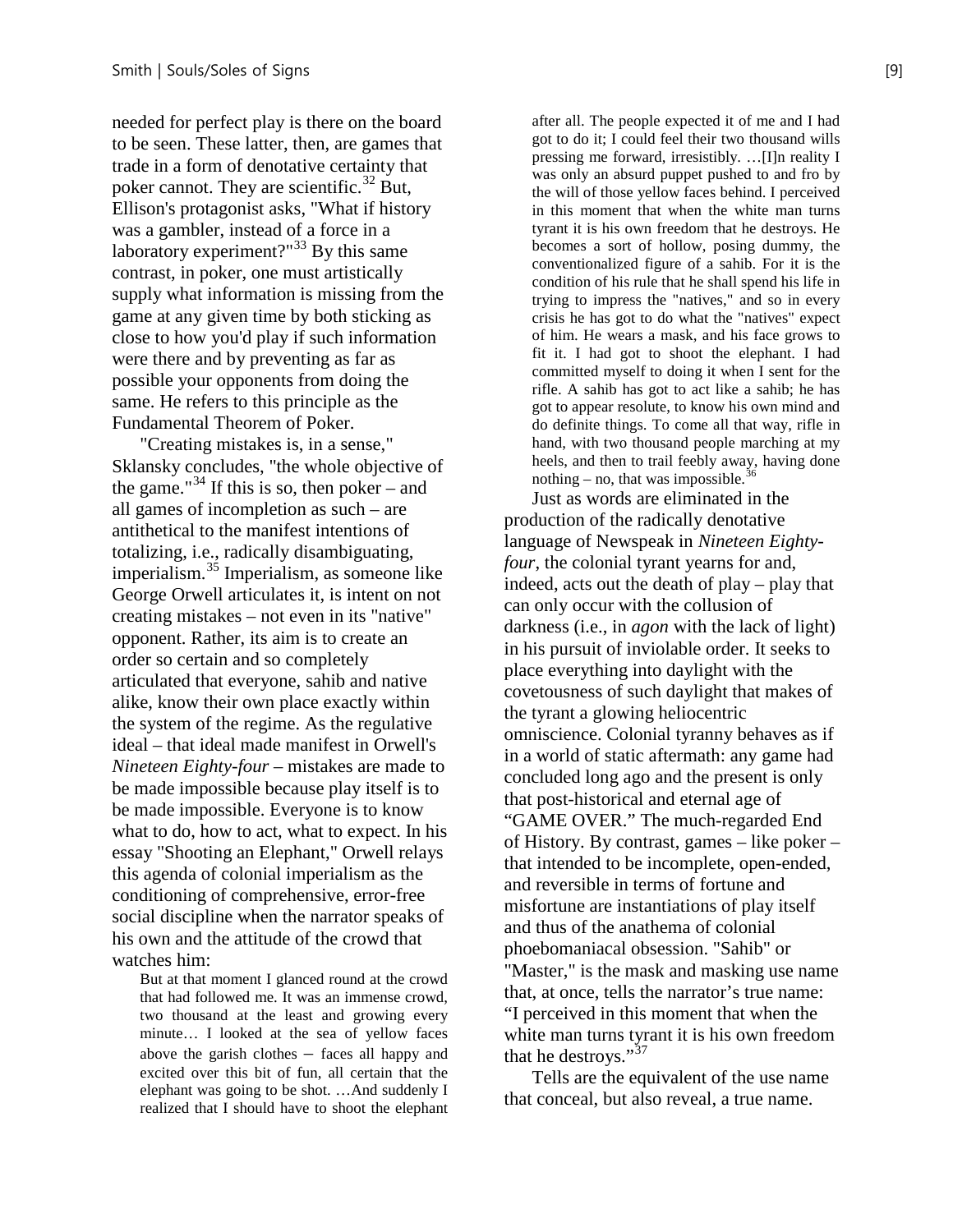The true name is the actual, that is to say, autonymic hand of the player as shown in the behavior he's failed, through the tell, to hide. As the mere use name, tells announce the (telling) player's hidden true name through the "excessive bright" a tell gives off – those inevitably overly disambiguating oppositional behaviors to the player's actual, autonymic hand.

## Conclusion

To read these together – the Sphingian wager and the foot figure *qua* tell totem – as a meditation on play and the requirements for play, invites wonder about the breakdown of play as a living capacity of sentient agents and the terminal/interminable consequences of such a breakdown. Such consequences are grave indeed and are, perhaps – as the unseen sign of the Oedipus myth suggests – far worse than any loss through authentic play could ever be. The soul-sign/sole-sign of Oedipus, is a tell that the Sphinx reads not only to fathom the risk there is in all play but also, finally, to recognize the risk to life itself as that to which a threat to play itself *is*.

## About the Author

\_\_\_\_\_\_\_\_\_\_

Darryl A. Smith, M.Div., Ph.D., is an Assistant Professor of Religious Studies at Pomona College and Affiliate of the Intercollegiate Department of Africana Studies at the Claremont Colleges.

*This paper was published January 2012 as the thirteenth in the UNLV Center for Gaming Research's Occasional Paper Series, accessible online at [http://gaming.unlv.edu.](http://gaming.unlv.edu/)*

*For more information about the series, visit the website or contact series editor David G. Schwartz.*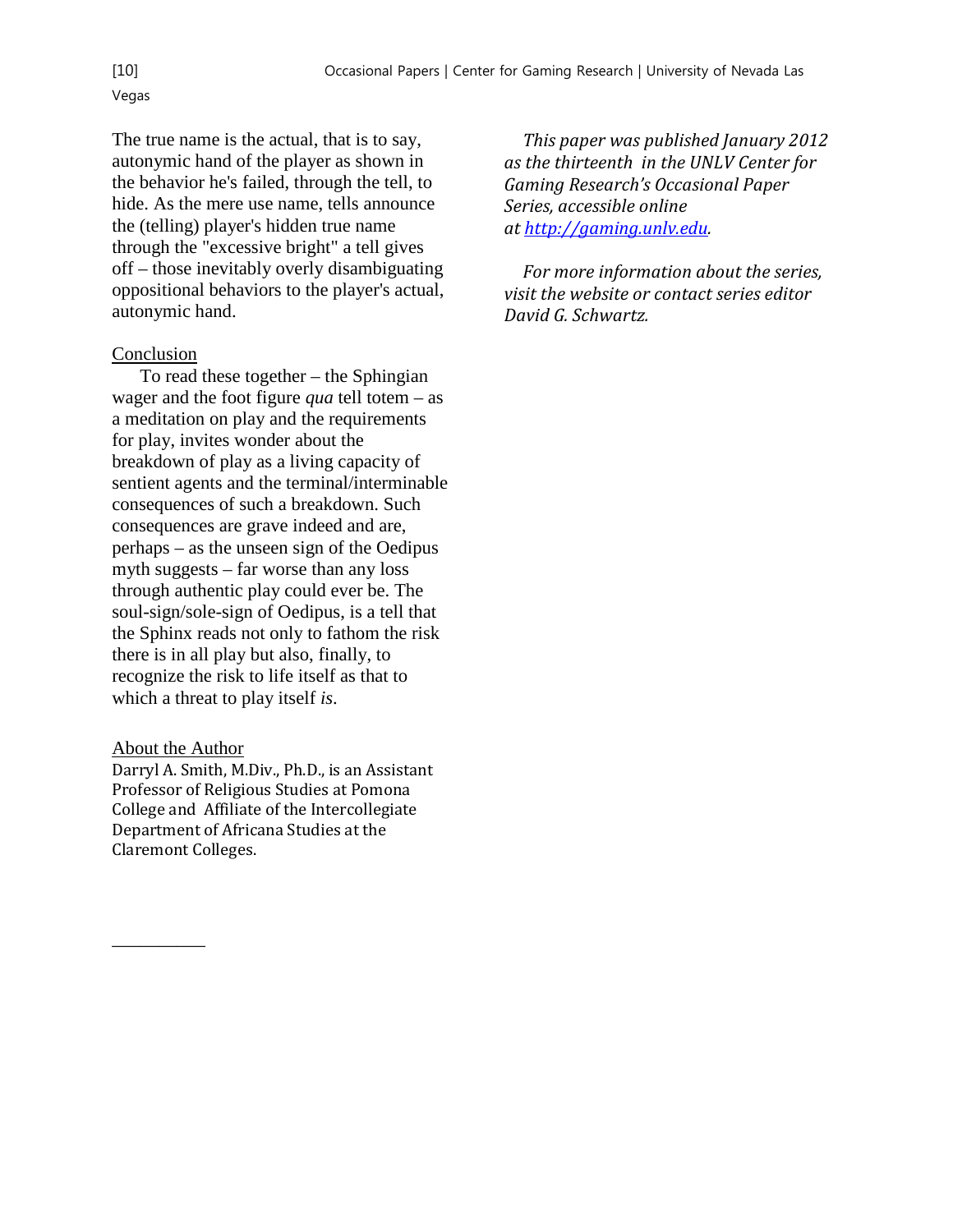# **ILLUSTRATIONS**

# **Fig. 1a – Looking Toward: Strong Means Weak**

<span id="page-10-0"></span>

**Fig. 1b – Looking Away: Weak Means Strong**

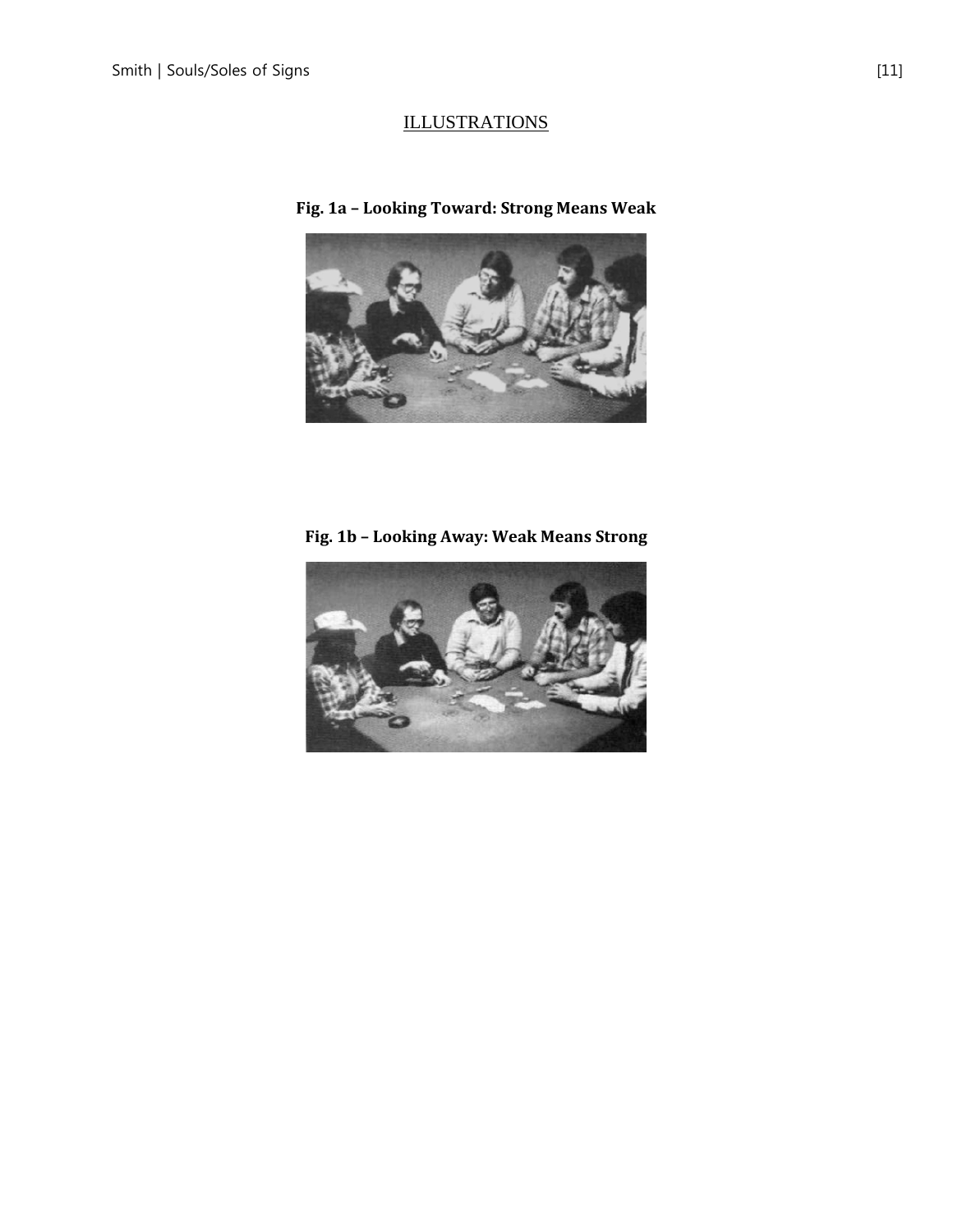<span id="page-11-0"></span>

**Fig. 2a – The Sphinx as a weak-handed bettor**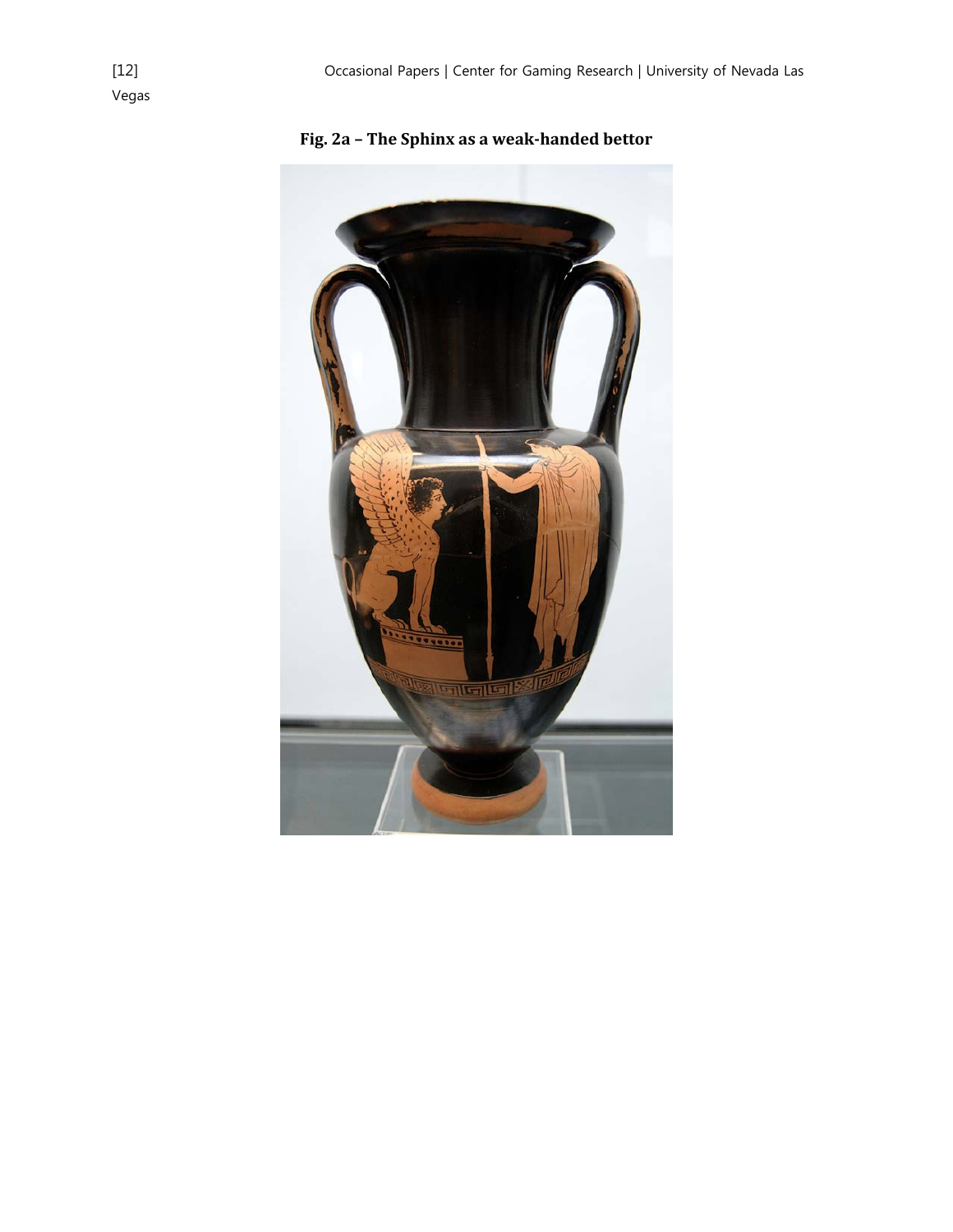<span id="page-12-0"></span>

**Fig. 2b – The Sphinx as a strong-handed bettor**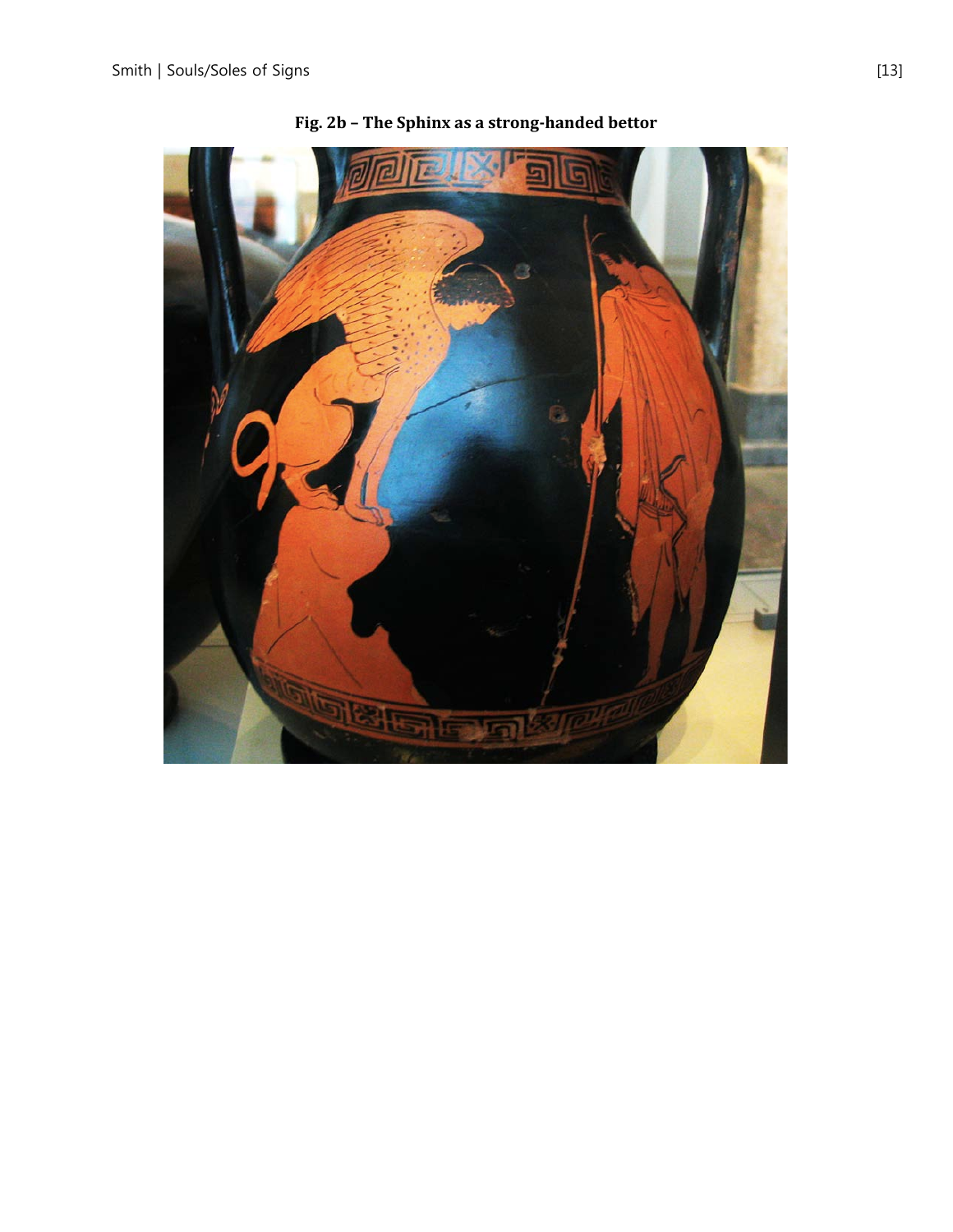WORKS CITED / CONSULTED

Buffini, Moira. *Welcome to Thebes*. Faber and Faber. London. 2010.

Caro, Mike. *Caro's Book of Poker Tells*. Cardoza Publishing. New York. 2003.

Cocteau, Jean. *The Infernal Machine and Other Plays*. New Directions Publishing Co. New York. 1950.

Collett, Peter. *Book of Tells*. Bantam. New York. 2004.

Conrad, Joseph. *Heart of Darkness*. Paul B. Armstrong, ed. W.W. Norton and Co. New York. 2005.

- Ellison, Ralph. "An Extravagance of Laughter," The Collected Essays of Ralph Ellison. John F. Callahan, ed. Modern Library. 1995.
- \_\_\_\_\_. "Hidden Name and Complex Fate," The Collected Essays of Ralph Ellison. John F. Callahan, ed. Modern Library. 1995.
- \_\_\_\_\_. *Invisible Man*. Vintage. New York. 1995.
- Eynat-Confino Irène. *On the Uses of the Fantastic in Modern Theatre: Cocteau, Oedipus, and the Monster*. Palgrave MacMillan. New York. 2008.

Fanon, Franz. *The Wretched of the Earth*. Grove Press. New York. 1995.

Frazer, James George. *The Golden Bough*. Oxford UP. New York. 2009.

- Freud, Sigmund. *Totem and Taboo: Some Points of Agreement Between the Mental Lives of Savages and Neurotics*. James Strachey, trans. W. W. Norton and Co. New York. 1950.
- Hasan-Rokem, Galit, and David Shulman. *Untying the Knot: On Riddles and Other Enigmatic Modes*. Oxford UP. New York. 1996.
- Ivanov, Vyacheslav V. "Fundamentals of Diachronic Linguistics: Semiotic Implications," *Semiotics Around the World: Synthesis in Diversity: Proceedings of the Fifth Congress of the International Association of Semiotic Studies, Berkeley, 1994*. Vol. 1. Mouton de Gruyter. New York. 1994.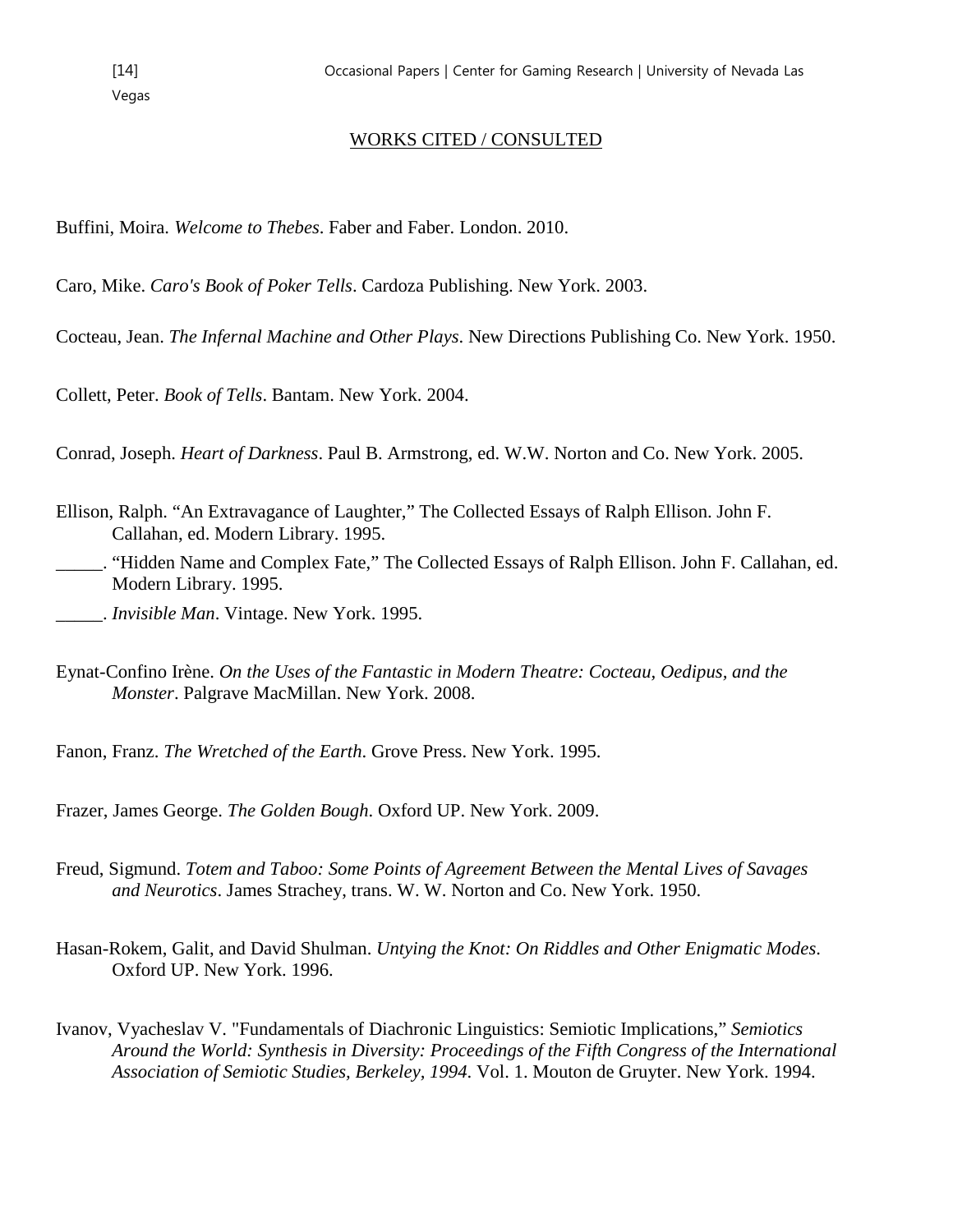Le Guin, Ursula K. *A Wizard of Earthsea*. Bantam. New York. 1980.

McLennan, John Ferguson. *Studies in Ancient History: Comprising an Inquiry into the Origin of Exogamy*. Macmillan. New York. 1886. <http://ia700408.us.archive.org/5/items/cu31924021847060/cu31924021847060.pdf> <http://www.archive.org/stream/cu31924021847060/cu31924021847060\_djvu.txt>

Mamet, David. "House Games." Criterion. 2007. DVD.

\_\_\_\_\_. *House of Games: A Screenplay*. Grove Press. New York. 1994.

- Mott, Francis J. *The Universal Design Of The Oedipus Complex: The Solution Of The Riddle Of The Theban Sphinx In Terms Of A Universal Gestalt*. Thomas Todd Company. Boston. 1950.
- Mumford, Lewis. *The Golden Day: A Study in American Experience and Culture*. Horace Liveright Publishing. New York. 1926.
- Nadel, Alan. *Invisible Criticism: Ralph Ellison and the American Canon*. University of Iowa Press. Iowa City. 1991.
- Navarro, Joe. *Phil Hellmuth Presents Read 'Em and Reap: A Career FBI Agent's Guide to Decoding Poker Tells*. Harper Publishers. San Francisco. 2006.
- Orwell, George. "Shooting an Elephant," *The Orwell Reader: Fiction, Essays and Reportage*. Harcourt Brace and Co. Orlando. 1984.
- Ovid, *Metamorphoses*. Samuel Garth, John Dryden, et al., trans. 1994-2009 <http://classics.mit.edu/Ovid/metam.2.second.html>

Plato. *Timaeus*. Donald J. Zeyl, trans. Hackett Publishing Co., Inc. Indianapolis. 2000. \_\_\_\_\_. *Cratylus, Parmenides, Greater Hippias, Lesser Hippias*. Harold N. Fowler, trans. Harvard UP. Cambridge, MA. 1996. \_\_\_\_\_. *Cratylus*. Benjamin Jowett, trans. Biblibooks. South Carolina. 2007. P. 93

Puskar, Jason. "Risking Ralph Ellison." Daedalus. 138.2 (Spring 2009). 83-93.

Sklansky, David. *Sklansky on Poker: Including a Special Section on Tournament Play, and Sklansky on Razz*. Two Plus Two Publications. Henderson, NV. 1994.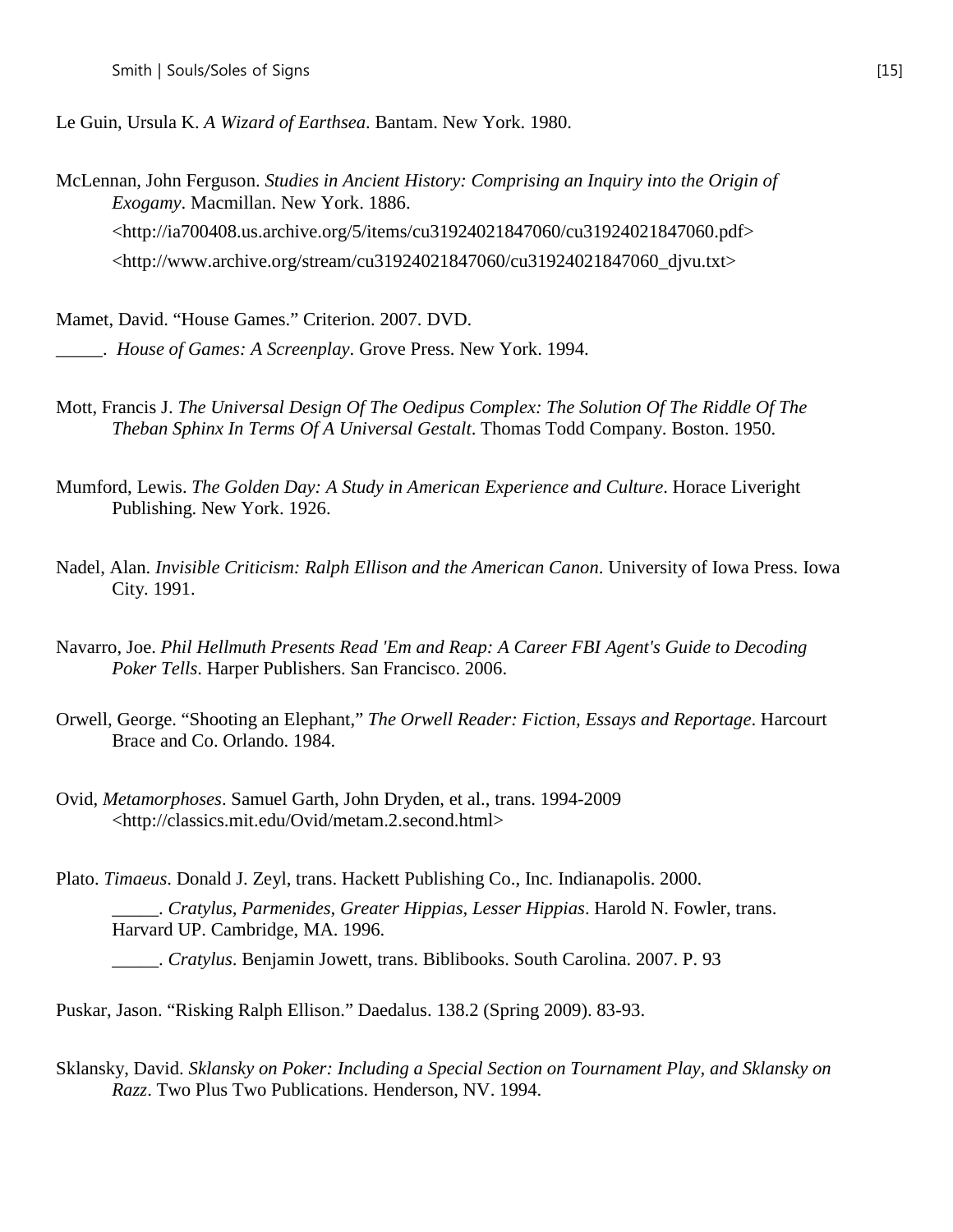Vegas

\_\_\_\_\_. *The Theory of Poker*. Two Plus Two Publications. Henderson, NV. 2004.

- Sophocles. *Three Theban Plays: Antigone, Oedipus the Tyrant, Oedipus at Colonu*s. Wordsworth Editions, Ltd. Ware, Hertfordshire, Great Britain. 2004.
- Tanvir, Muhammad Furqan. "The Modernization of the Oedipus Myth: Contrasting Cocteau's The Infernal Machine with Sophocles' Oedipus Rex" (copyright unknown) [<http://pu.edu.pk/images/journal/english/current\\_pdf/Muhammad Furqan Tanvir.pdf](http://pu.edu.pk/images/journal/english/current_pdf/Muhammad%20Furqan%20Tanvir.pdf) >

Tracy, Steven C. "The Devil's Son-in-Law and Invisible Man." MELUS, 15.3 (1988): 47- 64.

Weiner, Irving B. Alice F. Healy, Donald K. Freedheim, Robert W. Proctor, John A. Schinka. *Handbook of Psychology: Experimental Psychology*. Vol. 4. John Wiley & Sons, Inc., Hoboken, New Jersey. 2003.

## WEBSITES:

"Oedipus Rex in the Virtual World." Stepping Stones 27 Jan. 2011 [<http://robinheyden.wordpress.com/2011/01/27/oedipus-rex-in-the-virtual-world/>](http://robinheyden.wordpress.com/2011/01/27/oedipus-rex-in-the-virtual-world/)

The Password is Always Swordfish

[<http://tvtropes.org/pmwiki/pmwiki.php/Main/ThePasswordIsAlwaysSwordfish>](http://tvtropes.org/pmwiki/pmwiki.php/Main/ThePasswordIsAlwaysSwordfish)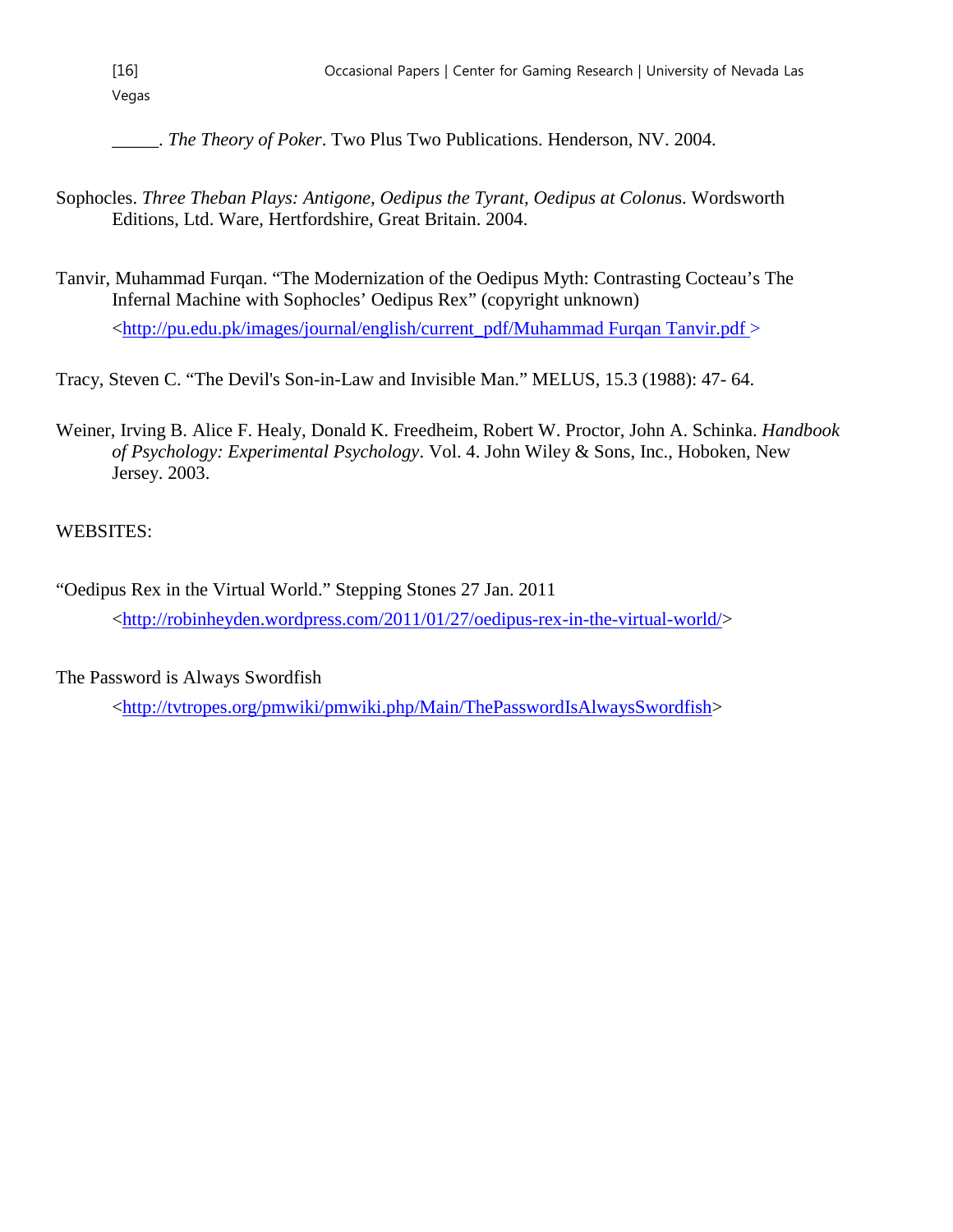#### **Notes**

<sup>1</sup> The feet of Oedipus were bound by his mother to prevent him from one day committing the actions to which he was fated. The Riddle of the Sphinx – "What goes on 4 legs in the morning, 2 at midday, and 3 in the evening?" asks after the identity of something of uncanny footedness. Oedipus is such a podonymic being himself being asked to name a podonymic being.

<sup>2</sup> There is reference, apparently, to at least one alternative riddle of the Sphinx with which she terrorized challengers. See *Gods, Goddesses, and Mythology*, C. Scott Littleton, ed. 2005. "Some tragedians claimed that the Sphinx also had a second riddle: 'There are two sisters. One gives birth to the other, then that one gives birth to the first. Who are they?' The answer to the second riddle is Night and Day, which [in Greek] are both feminine nouns." P. 1042.

<sup>3</sup> We need not domesticate the Sphinx and divest her of her legendarily monstrous nature to suggest that she does not necessarily intend to kill Oedipus. One may simply suggest that she has a more thorough form of killing in mind for him, not merely physical. As such, I would suggest that a reasonable alternative motive, given the riddle she chooses for him, is to destroy the present Oedipus in the worst (possible) way – by teaching him his true name. She gains power to do this when he obliviously utters that name in practical ignorance of just what it means. He is then set on a journey that will radically rescind him (and resurrect him) in a way that merely taking his physical life never could. It is by a tell that she sees in the form of Oedipus' swollen foot, I'm suggesting, that prompts her terrifying gamble. So, the Sphinx is still every bit a monster – just a greater monster than we at first might have suspected. She's the more monstrous for being willing to die herself in order to achieve this end. And, perhaps, in terms of wagering, her own death is still a great deal less of a loss than the kind of destruction that awaits Oedipus.

<sup>4</sup> See Ralph Ellison, *Invisible Man*. "Somehow he was like one of the vets from the Golden Day." P. 174. I assimilate Wheatstraw to the goings-on at the "asylum" because the protagonist rightly does.

<sup>5</sup> Exchange between Margaret Ford and Maria Littauer, David Mamet's "House of Games: A Screenplay." Though not required in order to make the specific case I'm developing above about how true names are discerned, I interpret Margaret herself as an instantiation of the Sphinx – herself the "foreign animal" – in Mamet's film. As a psychoanalyst who feels does no real good but, rather, only cons her patients, she essentially exposes and articulates the unique riddle of each of her clients but cannot, for all that, help them to practically resolve the puzzle of themselves. Margaret consumes them as they, nonetheless, give her their confidence. She negotiates her own Elektra complex—the female equivalent of Oedipal neurosis—as evinced by scenes in the film of which, unfortunately, there is insufficient space here to explore at length. But, perhaps most tellingly is the verbal slip she makes in confusing the abusive father of her patient, a "murderess," for her own. Her father, then, the ultimate source of her own compulsions is, symbolically, Typhon, the hundred-headed patron of all monsters in Greek mythology. Literally, these heads are the rounders led by Mike Mancuso whom she meets in the film. A persuasive case could be made that her interest in the lighter is a manifestation of the fire that Typhon breaths, her Freudian chain-smoking being part of that compulsion.

<sup>6</sup> Ralph Ellison, *Invisible Man*, p. 173. Beyond the mere palindromic lyricism that surely inspired the phrase, Ellison would have understood the mythological and cosmological implications of the "God Dog," from transformations in its astronomical identity as the night sky's brightest star, Sirius (meaning "glowing" or "scorcher" in ancient Greek), the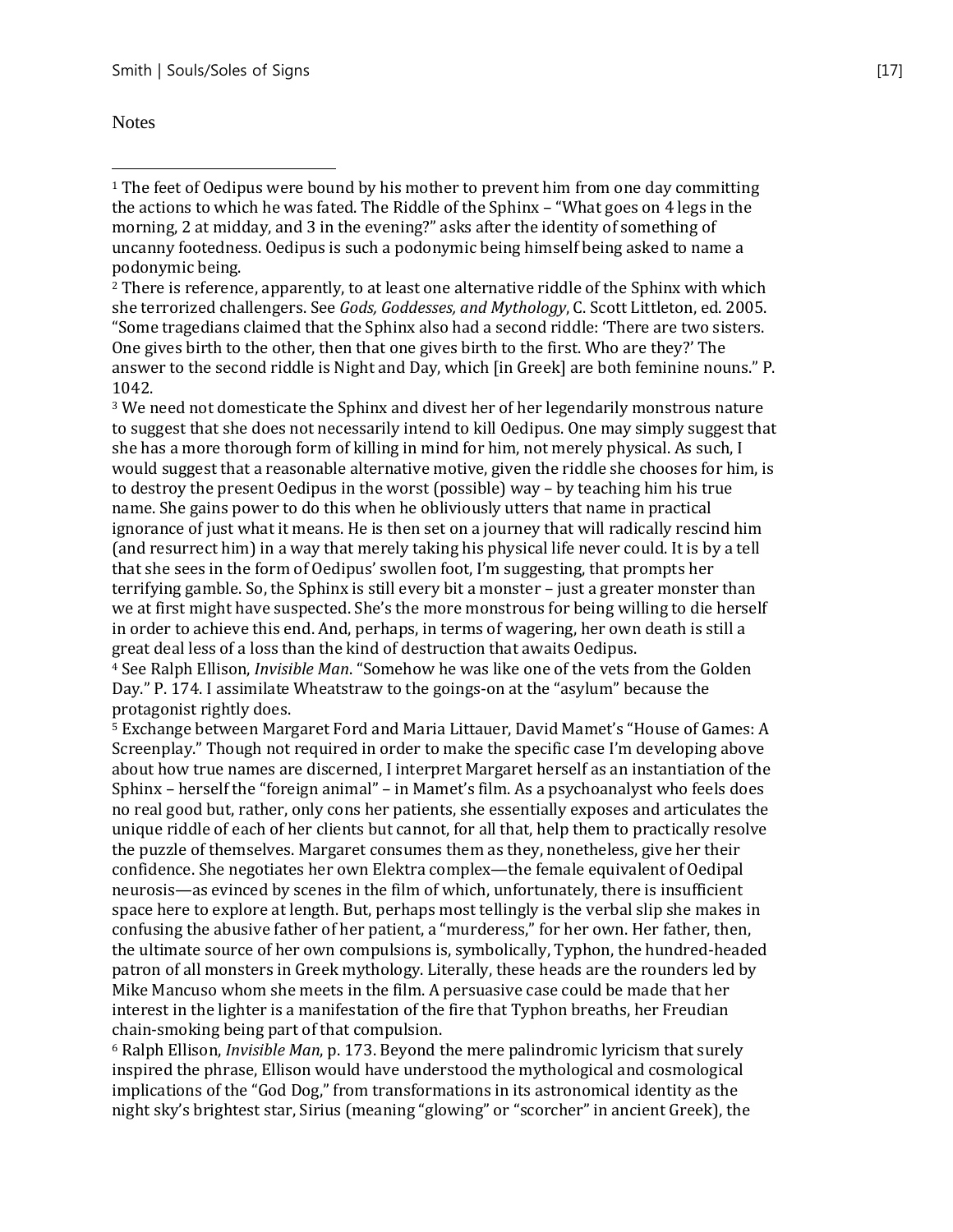i<br>I Dog-Star in the constellation *Canis Major* (Greater Dog) – to such figures as the jackalheaded god Anubis and arguably to Jesus Christ as the true "Bright and Morning Star" in the *Book of Revelation*. All of these references and more are potentially in play in Ellison's literary Sphingianism.

<sup>7</sup> For a deeper discussion of the figure of Wheatstraw and of this scene see Steven C. Tracy, "The Devil's Son-in-Law and Invisible Man". MELUS, Vol. 15, No. 3, Discovery: Research and Interpretation (Autumn, 1988), pp. 47- 64. 'Oh goddog, daddy-o,' he said with a sudden bluster, 'who got the damn dog? Now I know you from down home, how come you trying to act like you never heard that before!' By "who got the dog?", as a Southern black colloquialism, which the protagonist of Ellison's novel fails to understand, Wheatstraw is asking him whether he's feeling in control. Symmetrically, are you what controls or are you what's controlled? He deepens his hint about this meaning for the literal-minded protagonist when he adds, "Well, maybe it's the other way round….Maybe he got holt to you."

<sup>8</sup> Photos are from *Caro's Book of Tells*, 2003.

<sup>9</sup> Emphasis mine. Jean Cocteau. *The Infernal Machine and Other Plays*. Albert Bermel, trans. New Directions Publishing. New York. 1963. P.39.

<sup>10</sup> My coinage. From Gk. Phoibos (from which we get the name Phoebe), lit. "bright, shining, radiant." Tells, then, are always phoebomanic displays. And, as I shall suggest in Part II, colonial tyranny is a relatedly phoebomaniacal spectacle. Phoebus (Helios) and Clymene, in Greek myth, had a son Phaëton or Phaethon. In Ovid's version, from *Metamorphoses*, Book II, Phaëton wants convincing by Clymene that the sun god is his real father. As proof, Phaëton is eventually allowed by his father to drive the sun chariot. However, Phaëton is unable to manage, threatening Earth's ignition. To preempt total ruin, Zeus is forced to kill Phaëton with a thunderbolt. In Plato's *Timaeus*, Phaëton is the shining Dawnbearer, the Morning Star, Venus, which chases, only to fall away from, that greater source of starlight, the Sun (Phoebus). (This is likely a Platonic description of the astronomical phenomenon of planetary retrogradation, see Zeyl's translation, *Timaeus*, xlvii, and 38e.) This sequence is Biblically equated with Lucifer (the "Bright One") in pursuit of God's light. That King Lauis is himself a former charioteer and that it is in a scuffle over right-of-way on the road of their respective chariots that leads to Oedipus killing his father is all relevant to the Oedipal notion of what I'm calling phoebomania, or the acquisitive preoccupation with bright light, as a riposte to the psychoanalytic idea of the Oedipus complex. Oedipus' departure from Thebes as a child and retrogressive return to his home leading to disaster is, I think, a further parallel with the astronomical mythos of Phaeton and the etymology of Venus/Lucifer.

<sup>11</sup> So, his true name is not the one Odysseus at first reveals to his foe, the Cyclops, in Homer's *Odyssey*. (He rather stupidly does later, of course.) It is not the one Rumpelstiltskin casually goes by in the Brother's Grimm. It isn't the one Job knows in order to lament of his woes to God. It isn't that which St. Olaf is familiar with before he finally figures it out in order to use against the troll he must overcome. Superman cannot defeat Mr. Mxyzptlk by calling him by that name. And in a panicked fear of it that they will learn is misplaced, people — half bloods and pure bloods alike — generally shy away altogether from uttering the apparent autonym of "He-Who-Must-Not-Be-Named" — dare I say, Lord Voldemort — in Harry Potter. So these beings go by other names – use names – in their daily lives, lest the revelation of their real names threaten exposure to that which might undo them. <sup>12</sup> Enantiosis, also synoeciosis or discordia concors is a rhetorical means for juxtaposing apparent opposites in order to track their semantic collisions and collusions. For a classic meditation, see Ch. 17, "The Enantiosis Considered," of Thomas Gibbons' *Rhetoric; Or, A view of its principle tropes and figures*, 1767.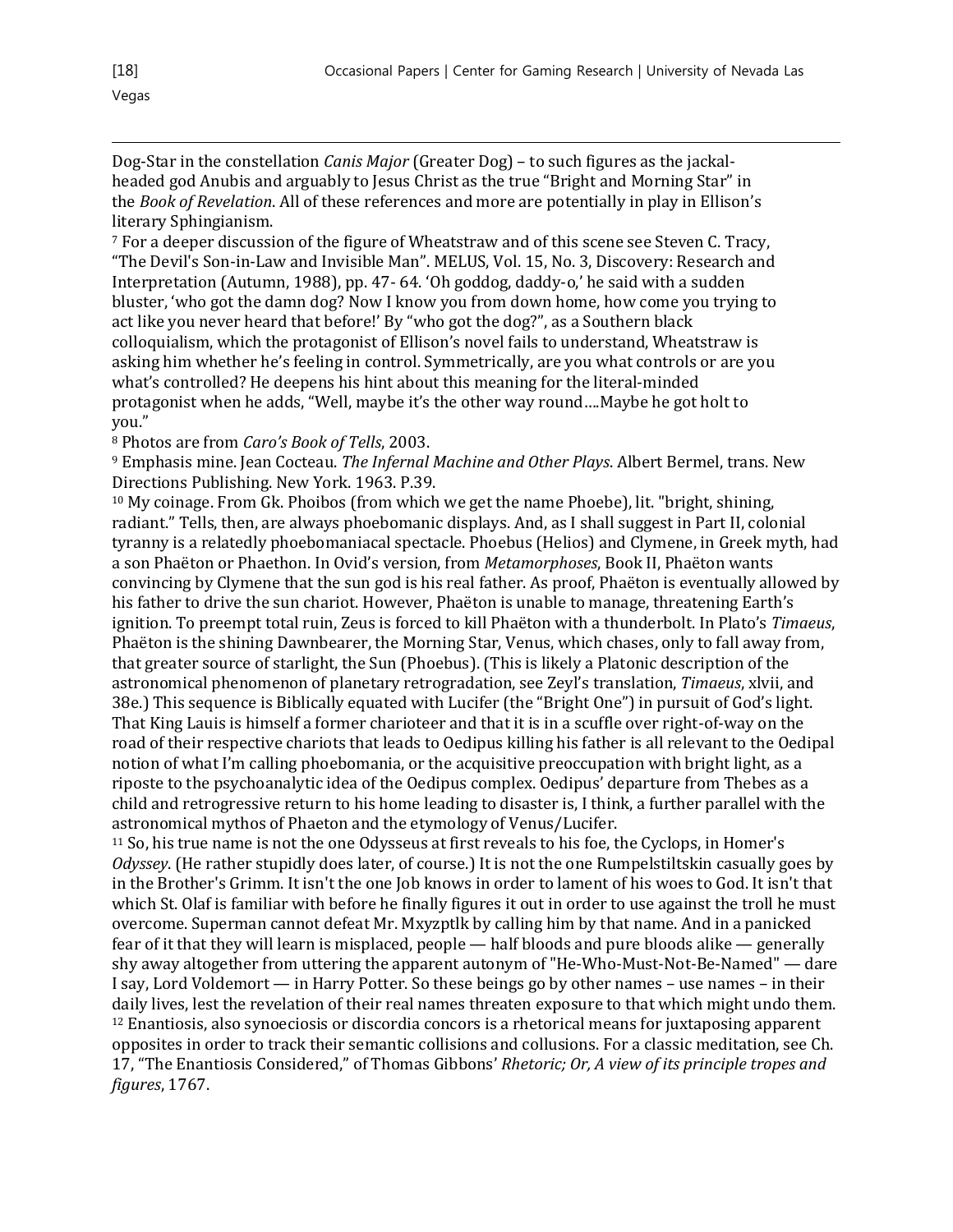13 *Psyche* governs the human trunk, with its more deific, superior half above the midriff in the heart, and the inferior below it, in the stomach. *Soma* administers the lower extremities.

<span id="page-18-0"></span><sup>14</sup> Plato, *Timaeus*. Peter Kalkavage, trans. Focus Philosophical Library. Newburyport, MA. 2001. P. 128.

<sup>15</sup> Ibid., p. 130.

<sup>16</sup> Ibid.

<sup>17</sup> Plato, *Cratylus*. Benjamin Jowett, trans. Biblibooks. South Carolina. 2007. P. 93

<span id="page-18-1"></span><sup>18</sup> Since Mike Caro, this has become a virtual mantra in poker. And so he himself says in his poker guide, *Caro's Book of Tells*. "Once you understand this basic concept and apply it," he concludes, "poker domination will become easy and your wallet will begin to bulge." Many other poker masters have invoked it as shorthand for the contrapuntal "Way" of poker and the intrinsic nature of tactical deception within it.

<sup>19</sup> Ralph Ellison, *Invisible Man*, p. 6.

<sup>20</sup> Joseph Conrad, *Heart of Darkness*, Paul B. Armstrong, ed. W.W. Norton and Co. New York. 2005. P. 2. The potency of Conrad's illustration is made all the more acute in the apprehension that the light of London he describes is not even that of noon, but merely dusk. The sun would have seemed to truly never set on the British Empire.

<sup>21</sup> See Footnote 10 for a further discussion on the clear collusion between the Oedipus and Phaëton myths. Also, see Freud's *Totem and Taboo*. His discussion on the name taboo suggests that the totem of a clan is representative of the father's household authority, and is not to be challenged by speaking its name. To do so is to commit, symbolically, the power-usurping horror of incest. Light itself, I am tempted to say, is treated by myth as a kind of *Ur*-totem of the father-figure, that which the son more or less subconsciously covets of the father-figure. But such a discussion is for another occasion.

<sup>22</sup> Ovid, *Metamorphoses*. Samuel Garth, John Dryden, et al., trans. 1994-2009.

<http://classics.mit.edu/Ovid/metam.2.second.html>

<sup>23</sup> Jean Cocteau, *The Infernal Machine and Other Plays*. P. 44.

<sup>24</sup> Consider the language of the torture memos as conceived and composed by Jay Bybee, etc., in this regard. Our semantic inheritance – doubtless through technological social transformations – of generally positive psychological associations to the word "enhancement," for example, can only make an exploitative substitution for "torture" via the phrase "enhanced interrogation" sound encouragingly enlightened and finally, perhaps, even laudatory.<br><sup>25</sup> Nineteen Eighty-four.

<sup>26</sup> Consider the tarsus in this regard. Etymologically, it is the medical designation for both the heel of the foot as well as the eyelids. From Gk. *tarsos* "ankle, sole of the foot, rim of the eyelid," originally "flat surface, especially for drying." *Online Etymology Dictionary*.

<sup>27</sup> *Invisible Man*. P. 80.

<sup>28</sup> In *Paradise Lost,* Book III at line 330, in reference to the bedazzling hem of God:

Drawn round about thee like a radiant Shrine, Dark with excessive bright Thy skirts appeer, Yet dazle Heav'n that Brightest Seraphim Approach not, but with both Wings veil thir eyes…[sic]

<sup>29</sup> Ellison is, through the metaphor of gambling, accusing Lewis Mumford of overbrightening history and saying that the term "The Golden Day" that Mumford chooses to refer to that history is a mere use name, not a true name. That is, the very term is a gambling tell for that history's true name